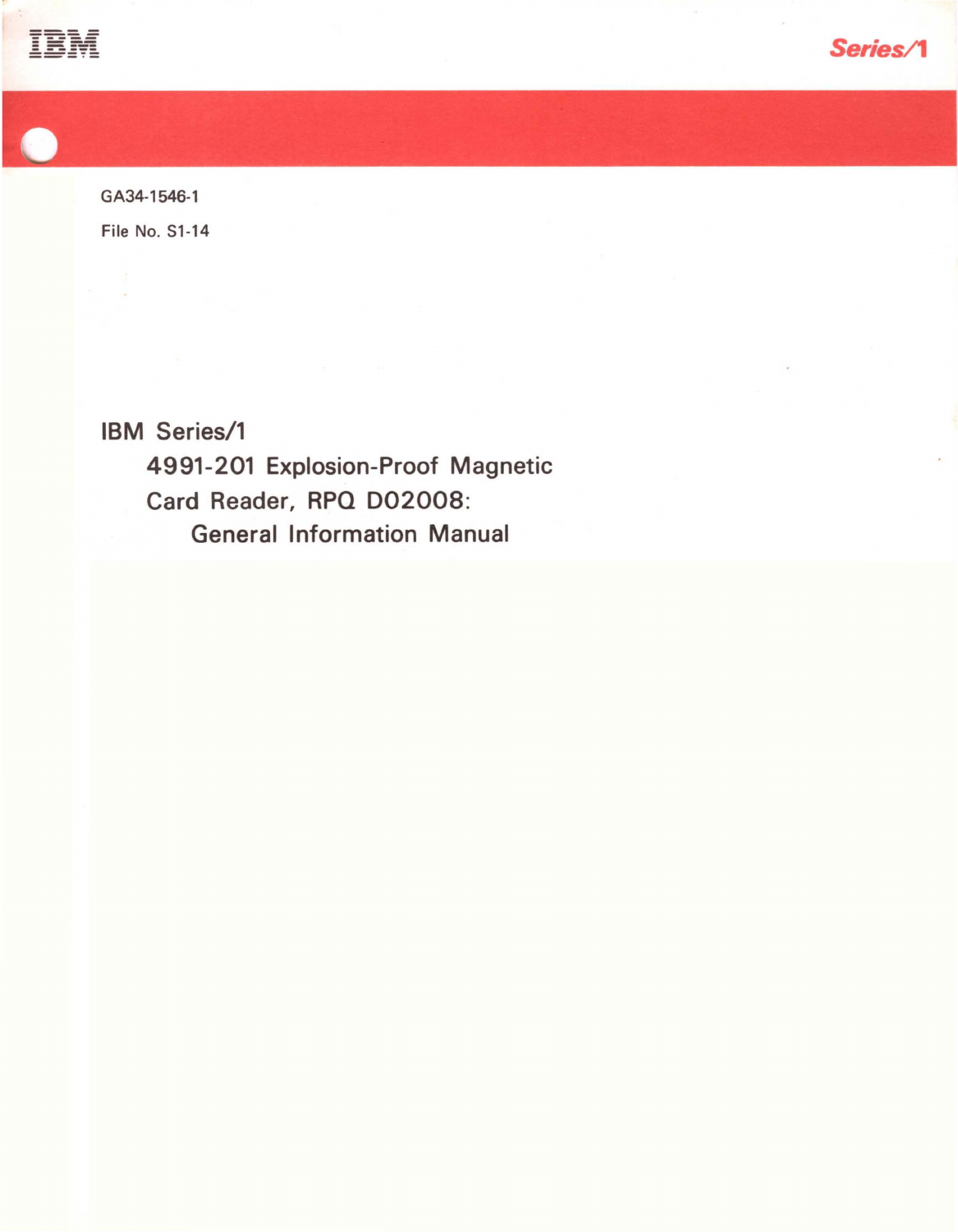# **Preface**

This manual is the primary source of information for the IBM Explosion-Proof Magnetic Card Reader. It contains general information and planning information for the physical set-up of the card readers.

Information concerning site preparation requirements, card reader specifications, reader operation, cabling and the magnetic stripe card is included.

This manual should be used in conjunction with the *IBM Series/* I *Installation Manual-Physical Planning,* GA34-0029, to successfully plan the set-up of the system.

The requirements of the card reader are subject to modification by engineering developments.

#### Second Edition (September 1978)

This is a major revision of, and obsoletes, GA34-1546-0. Changes have been made to enhance text and art. Technical changes to the text and illustrations are indicated by a vertical line to the left of the changes.

Changes are periodically made to the information herein; before using this publication in connection with the operation of IBM systems, have your IBM representative confirm editions that are current and applicable.

Use this publication only for the purpose stated in the Preface.

Publications are not stocked at the address given below. Requests for copies of IBM publications should be made to your IBM representative or the IBM branch office serving your locality. I

This publication could contain technical inaccuracies or typographical errors. A form for readers' comments is provided at the back of this publication. If the form has been removed, address your comments to IBM Corporation, Systems Publications, Department 27T, P.O. Box 1328, Boca Raton, Florida 33432. Comments become the property of IBM. IBM may use and distribute any of the information you supply in any way it believes appropriate without incurring any obligation whatever. You may, of course, continue to use the information you supply.

© Copyright International Business Machines Corporation 1977, 197 8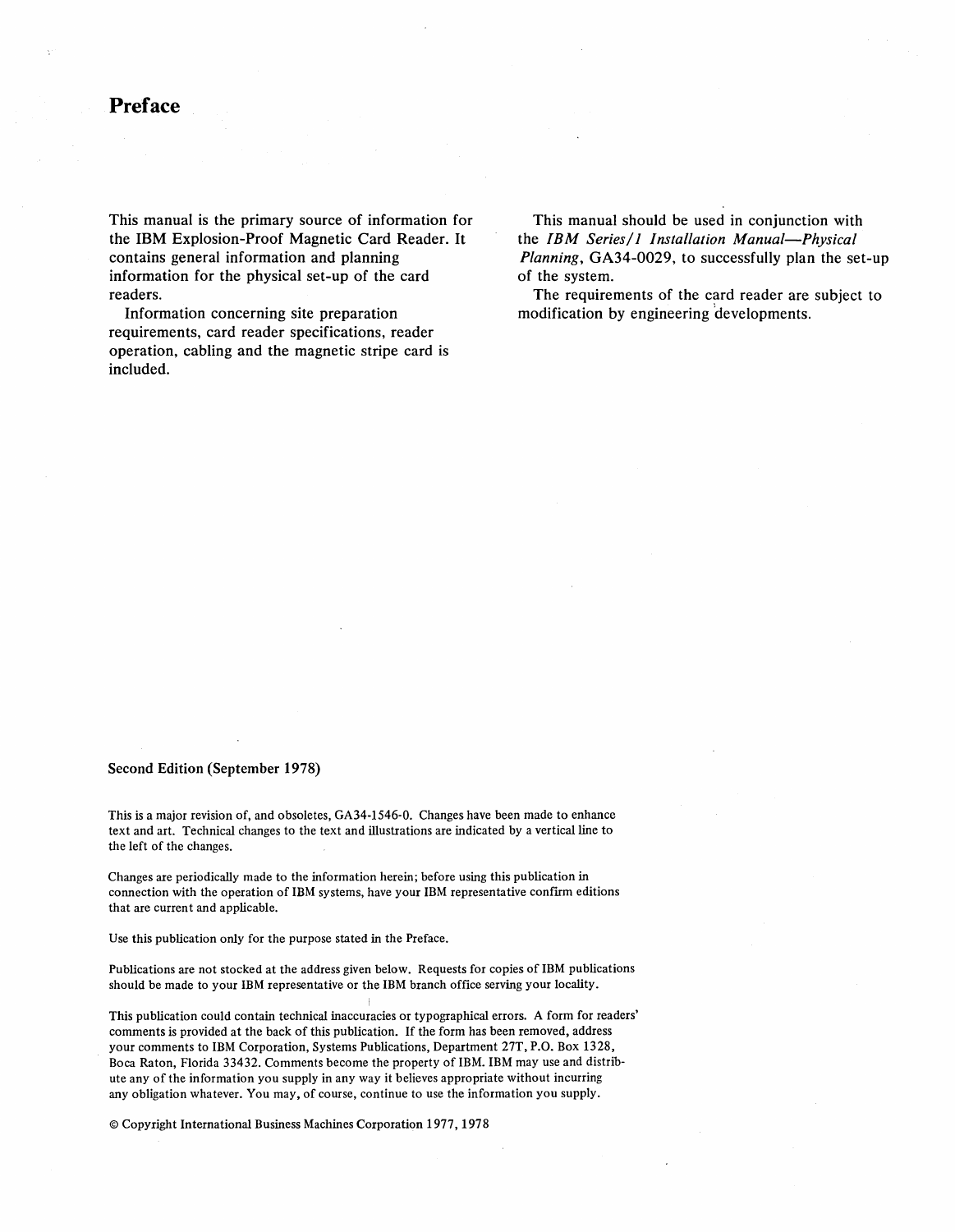**Contents** 

Chapter 1. Explosion-Proof Magnetic Card Reader (RPQ D02008) 1-1 Description 1-1 Operation 1-1 Maintenance 1-2 Philosophy 1-2 Trouble Determination 1-4 Repairs 1-4 Spare Parts 1-4

Chapter 2. Magnetic Stripe Card 2-1 Description 2-1 Specifications 2-1 Encoding 2-3 Data Format 2-3 Character Codes 2-3 Data Location 2-4 Encoding Accuracy 2-4 Readback Signal 2-4

Chapter 3. Site and Set-Up Planning 3-1 Signal Wiring Considerations 3-2 Installation Practices 3-2 Filtering Digital Signals 3-4 Isolation Techniques 3-5 Switching Loads That Store Energy 3-5 Explosion-Proof Magnetic Card Reader 3-7 Specifications 3-11 Electrical Requirements 3-12 Environmental Requirements 3-13 Special Materials Required 3-14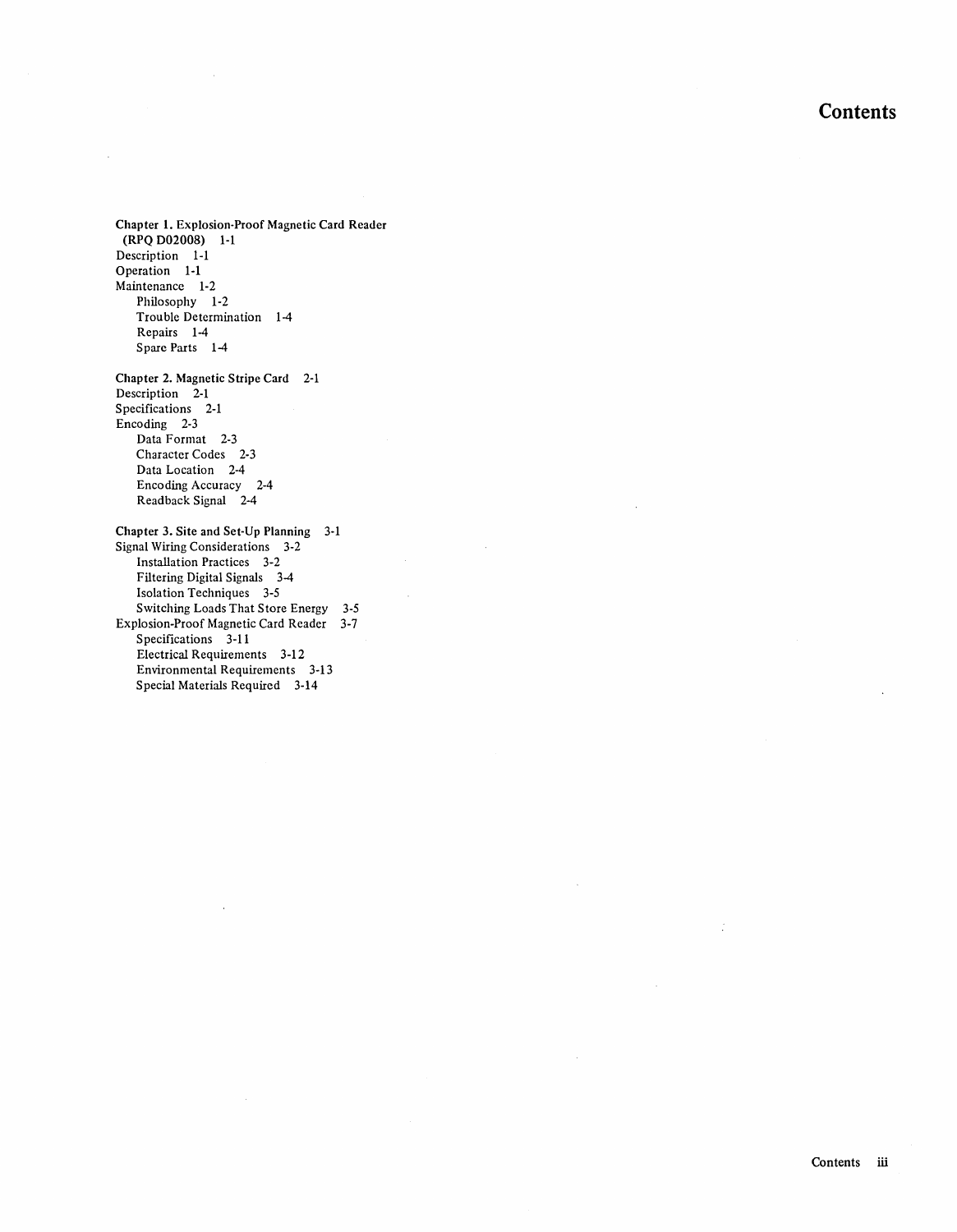$\sim$   $^{-1}$  $\sim$  $\sim 10$  $\mathcal{A}^{\mathcal{A}}$  $\chi$  $\hat{\mathbf{r}}$ 

 $\cdot$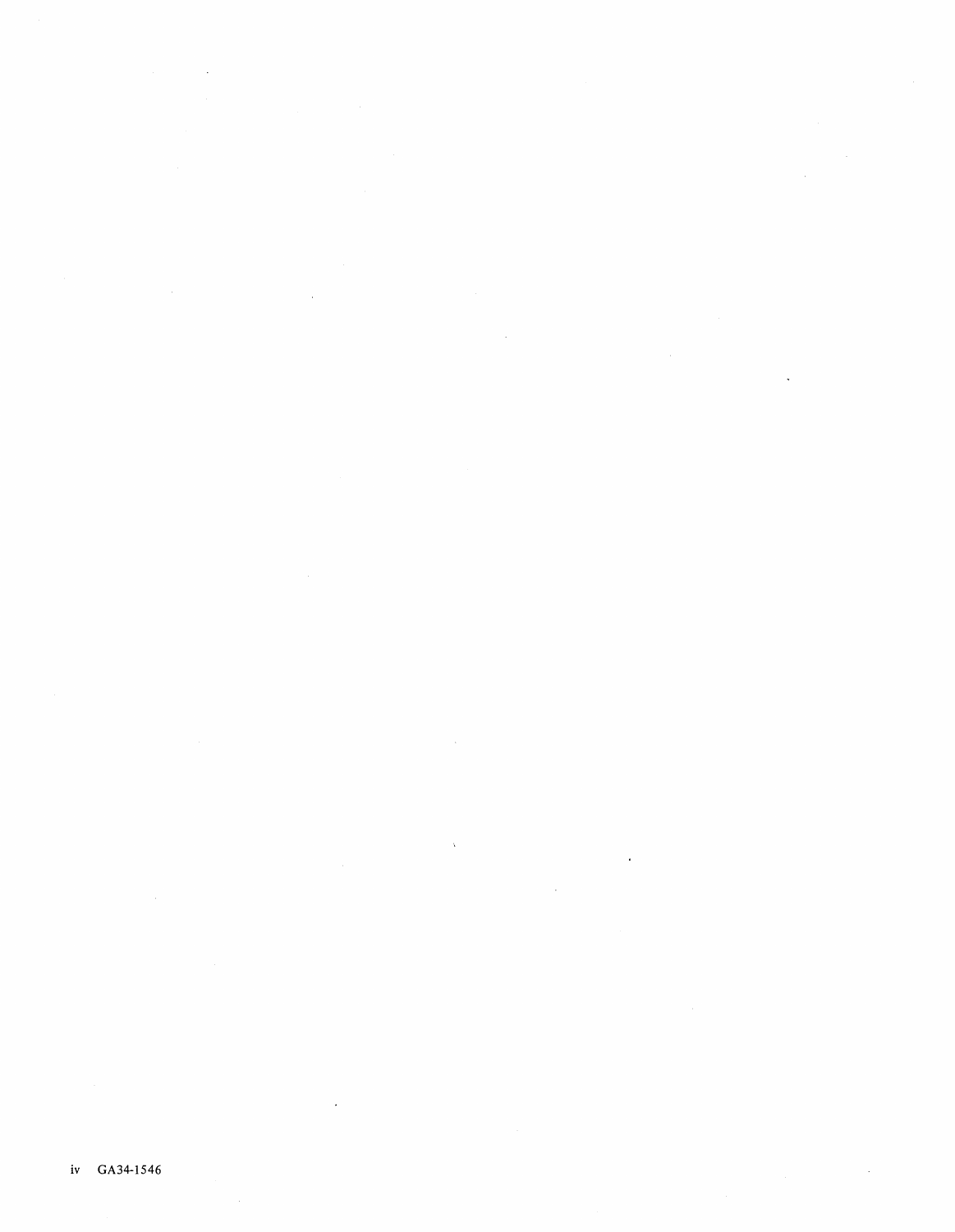# **Chapter 1. Explosion-Proof Magnetic Card Reader (RPQD02008)**

### **Description**

The IBM hazardous area magnetic stripe card reader reads and transmits to an IBM Series/1 the data encoded on the magnetic stripe of the card. Some of the common features of the magnetic card reader are:

- Simple design that minimizes exposure to accidental damage by the user.
- User retains possession of the card even when the card is fully inserted in the card reader.
- Asynchronous reading technique, which allows reading both on insertion and removal.
- One-handed operation.



Figure 1-1. Explosion-Proof Magnetic Card Reader

# **Operation**

The person desiring to activate a controlled device inserts an encoded magnetic stripe credit card into the slot provided in the reader. The card is inserted in an upward direction with the magnetic stripe facing away and on the right side into the card reader which is mounted with the opening slot facing downward. When the card reaches a positive stop, reading is complete. The card is also read on withdrawal. Within a certain time span determined by the customer's program, and if the decision is reached to permit the processor to activate the control device, the control mechanism will be activated. It remains activated for a period of time determined by the customer's program.

If the control device does not activate, the person attempting to activate the device may insert the card again. Each time the card is inserted or withdrawn, the data will be read and transmitted to the Series/1 for a decision.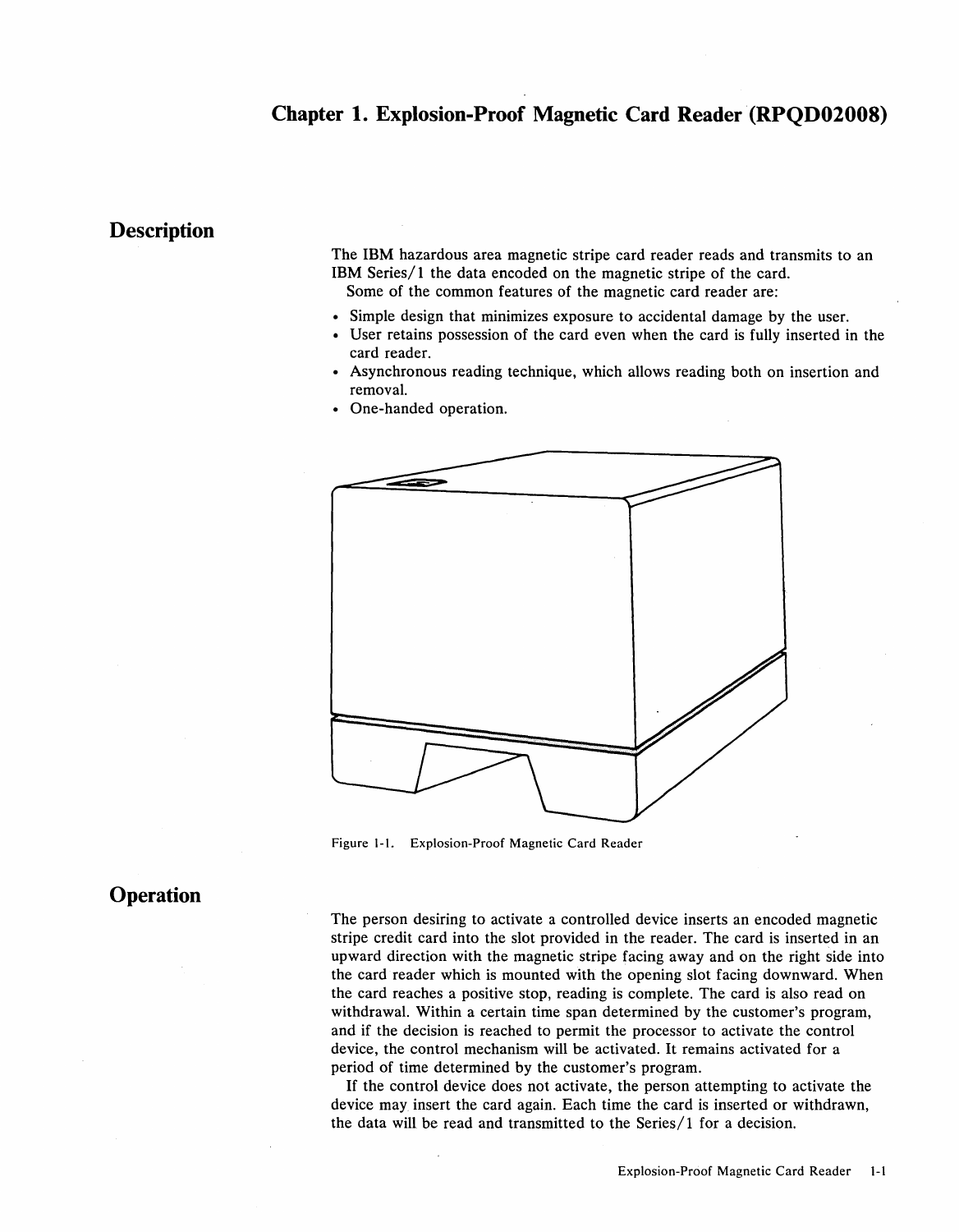All data is transmitted by the reader and control signals may be received by reader.

The card reader operates in the following sequence:

- 1. The magnetic stripe card is inserted by the user and read by the card reader.
- 2. The data from the card is processed by the customer's program.
- 3. The customer's program determines what action should be taken.
- 4. The signal to activate the customer's device is sent by the Series/1 and sensed by the explosion-proof card reader.
- 5. The switching device (Triac) activates the device and the device remains activated for a length of time determined by the program.

The timing chart (Figure 1-2) illustrates the relationship between the card reader's internal functioning and the transmitted signal sensed by the Series/ 1. Each transition on the data line causes a process interrupt at the Series/ 1.



Figure 1-2. Card Reader Timing Chart

There is a switching device (Triac) in the reader that can be gated via the Series/ **1** digital output point which is under program control. This switching device (Triac) should be wired during set-up so it may be used at a later date.

# **Maintenance**  *Philosophy*

The maintenance philosophy for the card reader is the immediate replacement of the card reader's electronic plate assembly at the device site to restore normal device operation. The card readers are repaired on an online basis at a designated spare port provided by the customer (Figure 1-3 ). Spare port refers to an area in the immediate proximity of the using system to which a defective readers plate assembly may be connected for maintenance. This port must provide all signals which were present at the failing readers' site. The user program should be capable of reading, comparing and acknowledging customer supplied test credit cards. The recommended data pattern encoded on test cards is:

0, 1, 2, 3, 4, 5, 6, 7, 8, 9, 0, 1, 2, 3, 4.

If repair of the electronics assembly is necessary, two methods are available:

**Customer Repair** 

Using spare parts supplied by the customer (obtained from the IBM branch office) and maintenance documentation supplied with the card reader, the customer may repair the unit without IBM assistance.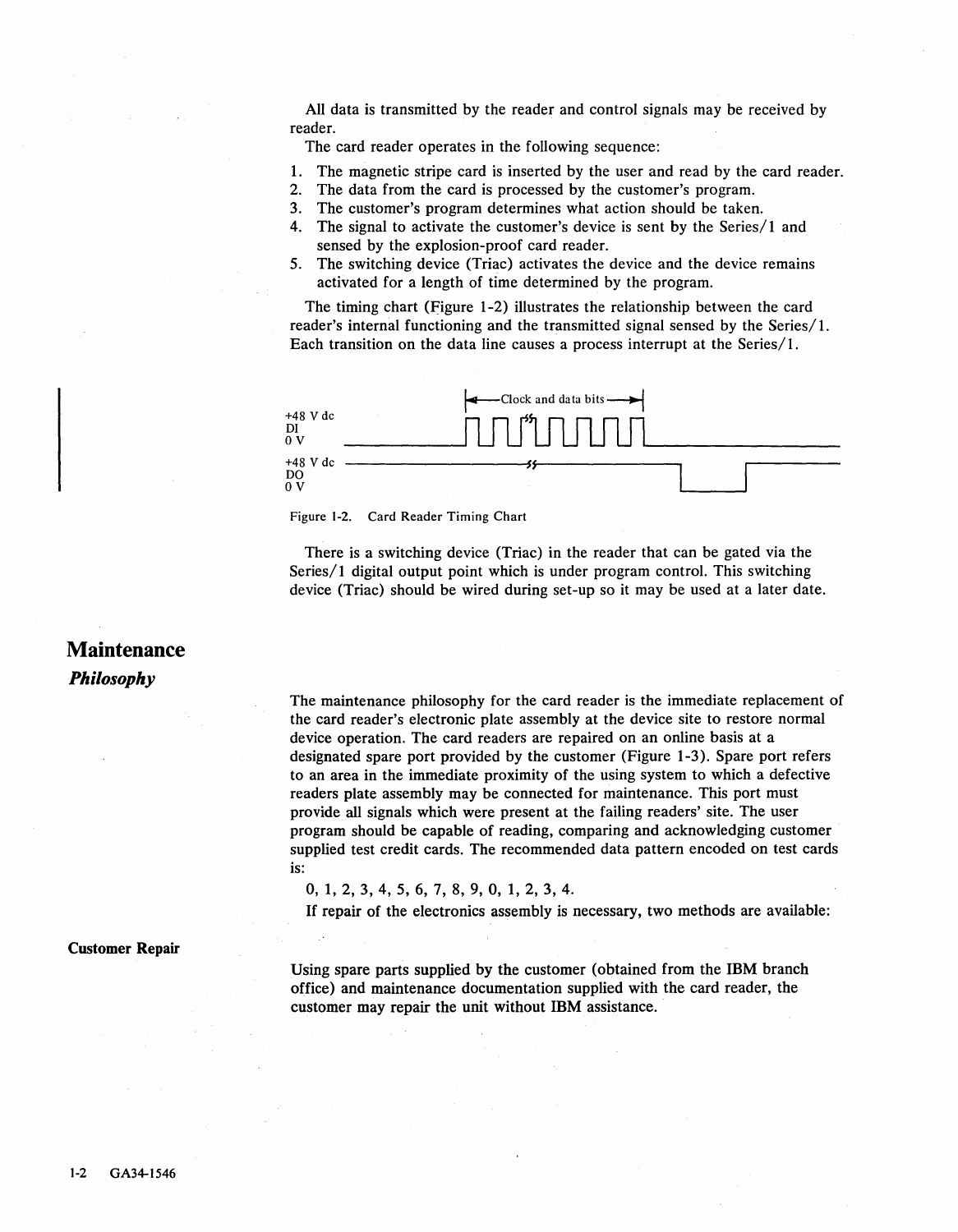#### IBM Repair (Time and Materials)

CE will repair defective card readers when:

- The defective electronics assembly is connected to the system via the recommended spare port.
- Test credit cards are provided to CE by the customer.
- The maintenance documentation shipped with the credit card reader is available.

The following are recommended to facilitate service:

- A visual acknowledgement from the system indicating a successful read of the test card and/or error information in the form of printed output, displayed output, or a unique light is available.
- A user program capable of reading and comparing test credit cards is available.

Although the card reader is designed for highly reliable operation, with few moving or wearing parts, failure either from user abuse or from machine or wiring malfunctions may occur. To prepare for this, the user should maintain a supply of spare card readers, so that replacement of the card reader can restore operation.

· To determine how many extra card readers to order, the user should judge the distance between devices, availability of maintenance personnel, importance of the function controlled, etc. If the user is unable to make a judgment on the number of extra card readers needed, IBM recommends one spare for every 10 card readers or portion thereof as initial stock.



Figure 1-3. Example of Typical Card Reader Set-up with Spare Port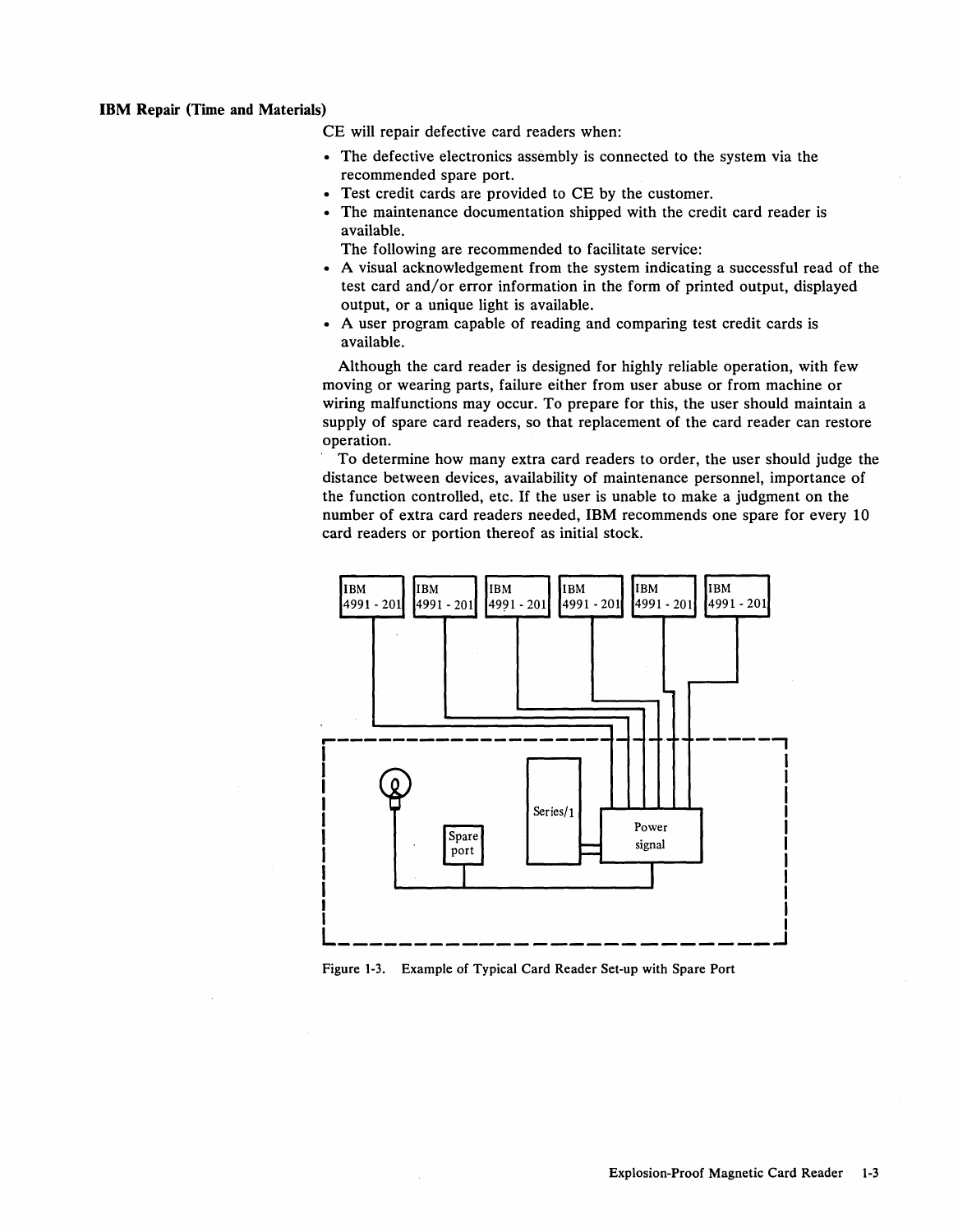#### *Trouble Determination*

To test card readers, a spare port should be included in the original system planning. This *spare port* is terminated at the card reader repair site and activated by user supplied test cards when required.

If the card reader itself is the cause of failure, it can be repaired at the spare port after restoring the failing location to operation.

*Repairs* 

The card reader has the following subassemblies which are field replaceable units (FRUs):

• Read Amplifier Card

• Regulator Card

• Sensing Assembly

• Feed-Through Assembly

• Heater Assembly

• Electronics Plate Assembly

• Printed Circuit Assembly

• Bracket Assembly (Thermostat)

Read Amplifier Card. This card contains a high gain integrating amplifier which converts the magnetic flux transition to square waves. The output of the read amplifier drives a line driver circuit. The line driver then converts the signal levels to 48 Vdc.

Regulator Card. This card contains a 12 Vdc regulator. The regulator provides voltage for the read amplifier. It is designed to operate from 48 Vdc  $\pm$  10%.

Sensing Assembly. This unit contains the read head and throat assembly.

Feed-Through Assembly. This unit contains the "Intrinsically Safe" circuitry, which is designed to limit the electrical energy in the read head area, under normal or abnormal conditions.

CAUTION: Component substitution in this assembly may adversely affect the intrinsic safety of the unit.

Electronics Plate Assembly. This metal plate supports all electronics and read head subassemblies.

Heater Assembly. This unit provides optimum humidity control.

*Spare Parts* 

Parts are available from IBM as field replaceable units or if extra card readers are available the spares can be used to furnish spare parts. All parts must be ordered by the IBM Branch Office.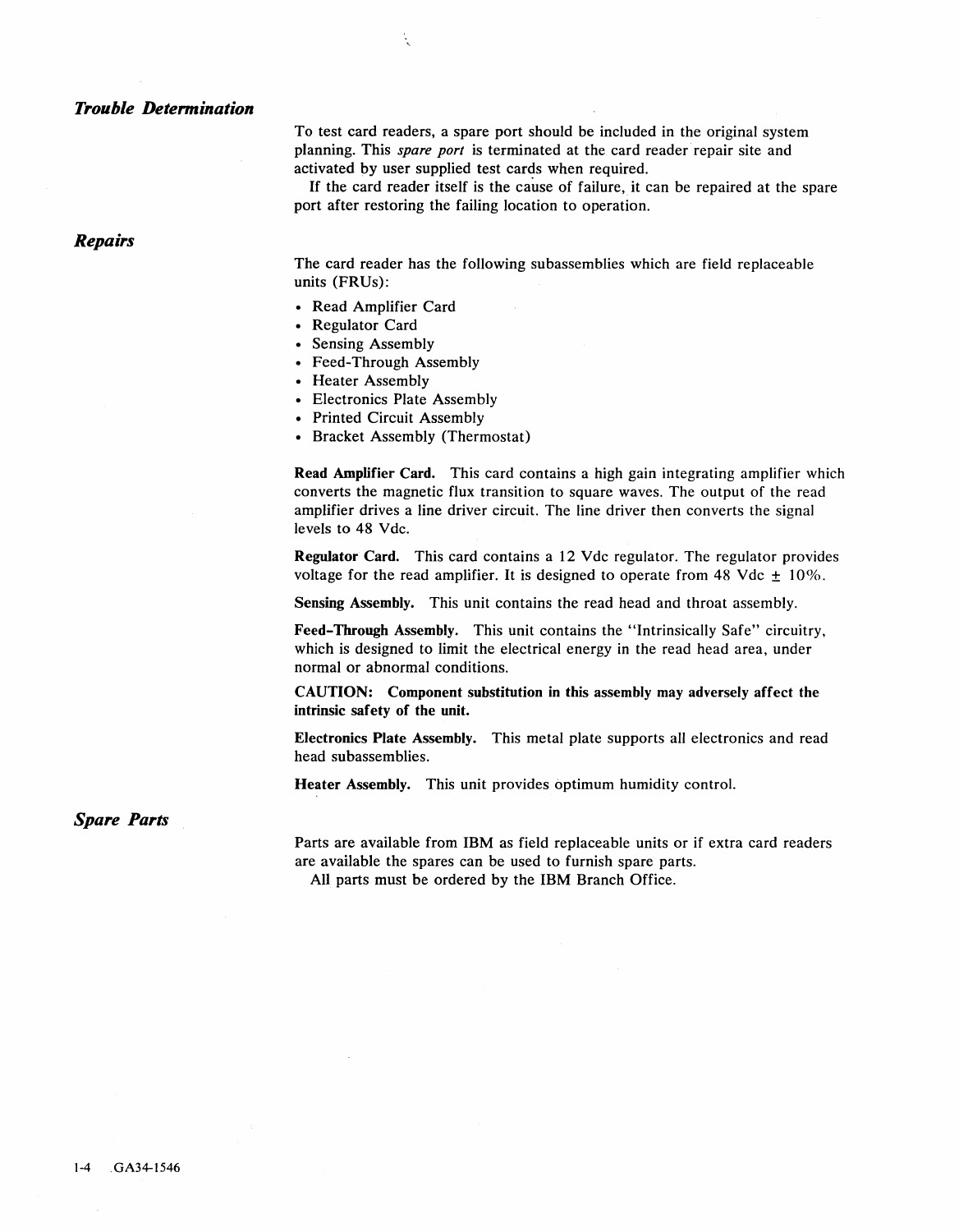# **Chapter 2. Magnetic Stripe Card**

## **Description**

The magnetic stripe embossed credit card contains a unique encoded number, that is used by the card reader and the IBM Series/ 1.

Data is encoded on the card using non-return-to-zero (NRZ) double frequency  $(F/F2)$  mode. Each data bit or data no-bit is preceded by a clock bit (Figure 2-1). Only half of the· magnetic stripe length is used for data purposes, therefore, a maximum of 18 characters can be stored. Clock bits must precede and follow the data bits to ensure establishment of accurate timing relationships.

The data encoded on the stripe must include only characters valid in the code chart (Figure 2-4). This data must be preceded by a start of card (SOC) character, followed by an end of card (EOC) character and a longitudinal redundancy check (LRC) character. This leaves a maximum of 15 data characters available for use. The magnetic stripe card layout diagram (Figure 2-3) shows the relationship between the control characters, data characters, and the card.

The encoded data on the stripe does not conflict with other information and functions required on the card; the card remains compatible with existing embossed cards and imprinters.



Figure 2-1. Timing relationships—data signal, clock bits, data bits

# **Specifications**

Figure 2-2 shows limits of card dimensions essential for a magnetic stripe embossed credit card that can operate satisfactorily in an IBM explosion-proof magnetic stripe card reader.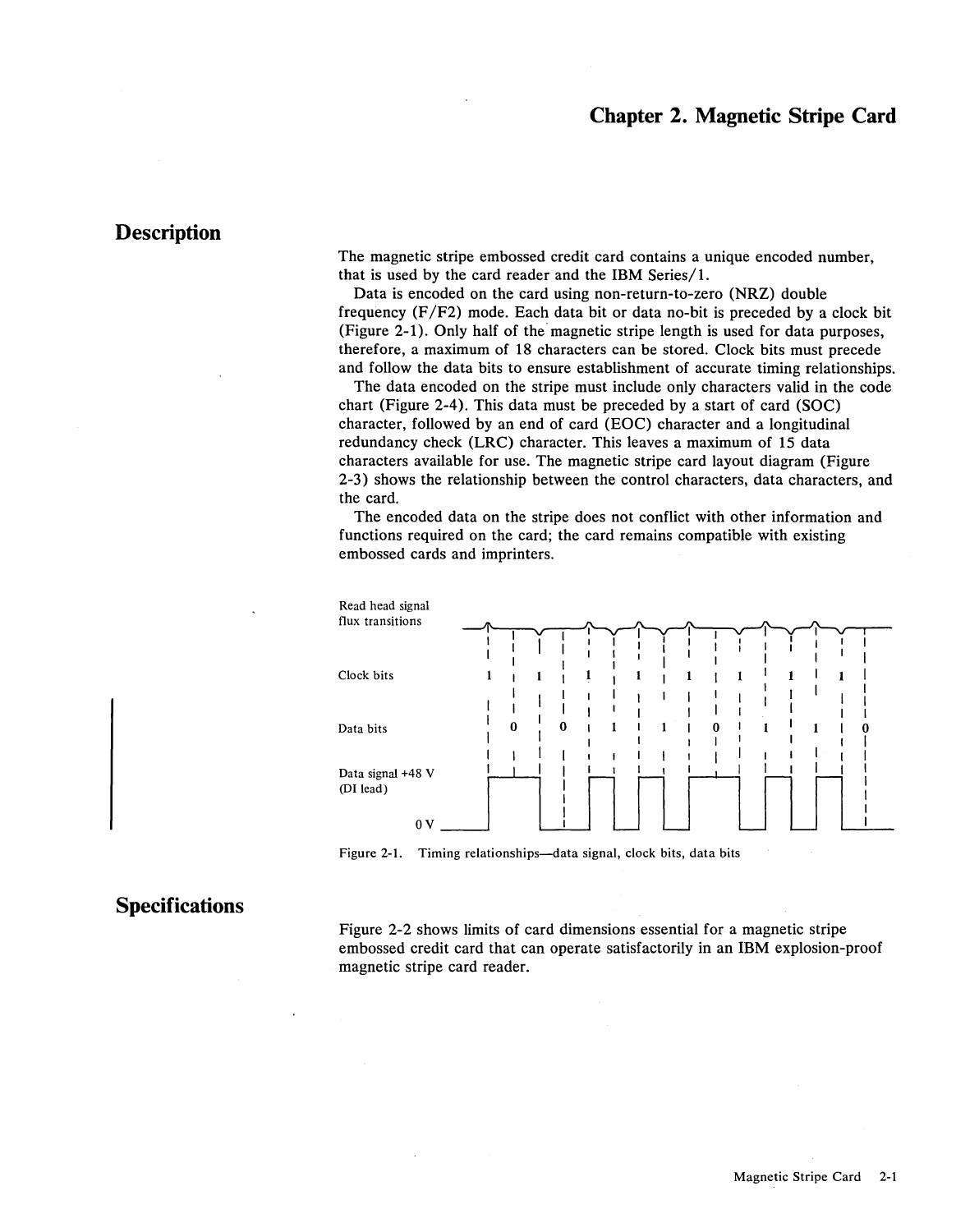

- A Card width
- B Card height
- c Card thickness
- D Card edge burrs
- E Card top edge straightness
- F Magnetic stripe (right end from right edge of card)
- G Magnetic stripe (left end from right edge of card)
- H Magnetic stripe (top edge to top edge of card)
- J Encoding (lower edge to top edge of card)
- K Encoding (top edge to top edge of card)
- L Encoding Qower edge to top edge of card)
- M Corner radius
- N Magnetic stripe width
- 0 Embossing (top edge to top edge of card)
- p Embossing height (character height plus card thickness)

85.725+0.127-0.254 mm (3.375+o.005-0.0IO inch) 53.975+0.127-0.254 mm (2.125+o.005-0.0IO inch) 0.762±0.0762 mm (0.030±0.003 inch) 0.0762 mm (0.003 inch) maximum 0.0762 mm (0.003 inch) maximum 2.921 mm (0.115 inch) maximum 82.55 mm (3.250 inch) maximum 5.537 mm·(0.218 inch) maximum 11.125 mm (0.438 inch) maximum 8.712±0.178 mm (0.343±0.007 inch) 11.76 mm (0.463 inch) minimum 3.175±0.762 mm (0.125±0.030 inch)

- 6.35 mm (0.250 inch) minimum .
- 27.31 mm (1.075 inch) minimum

1.321 +0.000-0.051 (0.052+0.000-0.002 inch)

Figure 2-2. Dimensions for embossed credit card with magnetic stripe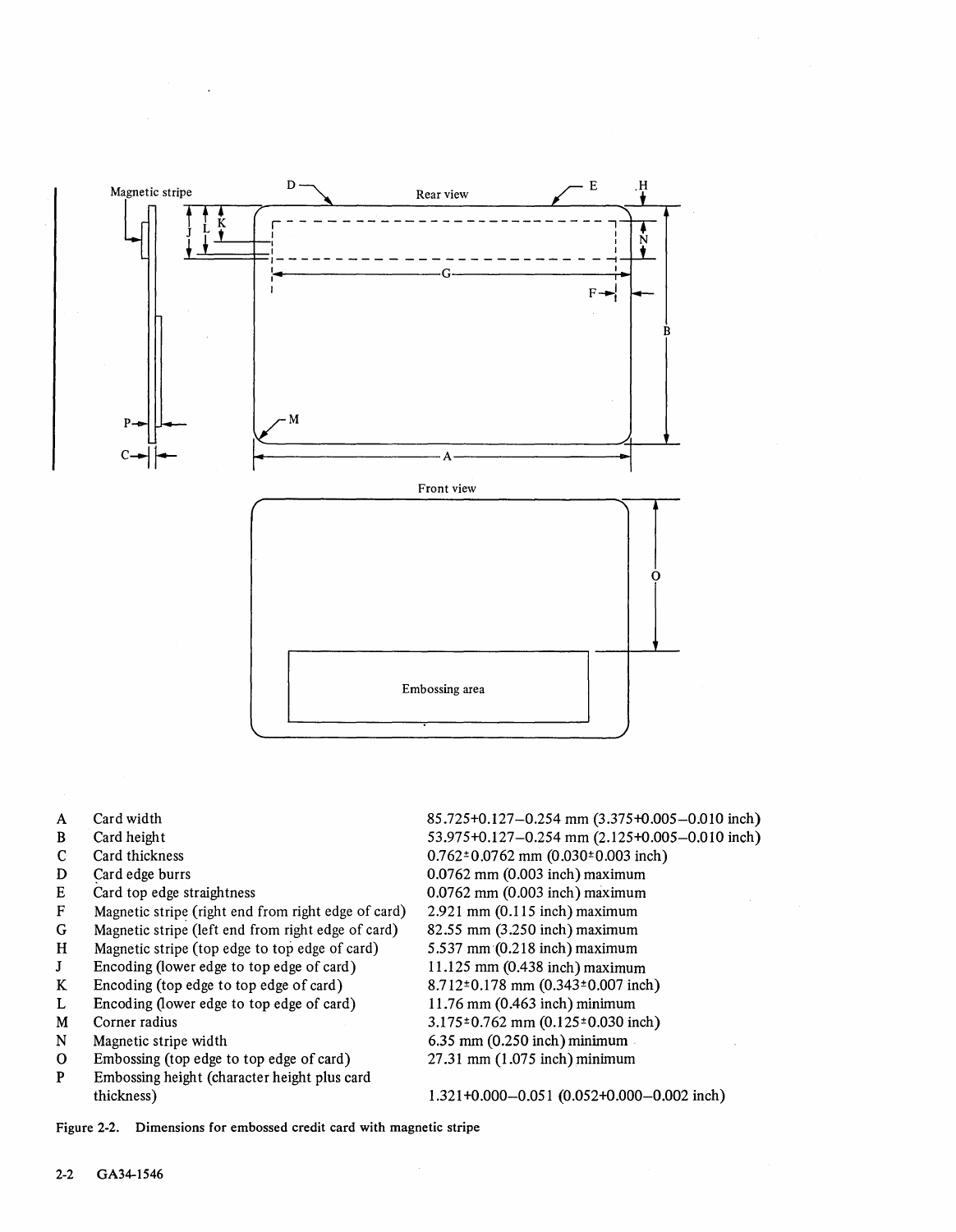# **Encoding**

*Data Format* 

The data on the stripe consists of a maximum of 18 characters (Figure 2-3). Reading from right to left, they are: 1 SOC (start of card) character, up to 15 numeric characters, an EOC (end of card) character, and an LRC (longitudinal redundancy check character. All data is encoded using the non-return-to-zero (NRZ) double frequency  $(F/2F)$  mode and is continuous. All characters including the LRC must have odd parity.





Figure 2-3. Format of data encoded on magnetic stripe

#### *Character Codes*

Character coding for the set of characters used on the magnetic stripe is defined in Figure 2-4.

| Character               | Bits<br>i,   |   |   |   |   |
|-------------------------|--------------|---|---|---|---|
|                         | P            | 8 | 4 | 2 | ı |
| 0                       | $\mathbf{1}$ | 0 | 0 | 0 | 0 |
| 1                       | 0            | 0 | 0 | 0 | 1 |
| $\overline{\mathbf{c}}$ | 0            | 0 | 0 | 1 | 0 |
| 3                       | 1            | 0 | 0 | 1 | 1 |
| 4                       | 0            | 0 | 1 | 0 | 0 |
| 5                       | 1            | 0 | 1 | 0 | 1 |
| 6                       | 1            | 0 | 1 | 1 | 0 |
| 7                       | 0            | 0 | 1 | 1 | 1 |
| 8                       | 0            | 1 | 0 | 0 | 0 |
| 9                       | 1            | 1 | 0 | 0 | 1 |
| #                       | 1            | 1 | 0 | 1 | 0 |
| soc                     | 0            | 1 | 0 | 1 | 1 |
| ##                      | 1            | ı | 1 | 0 | 0 |
| #                       | 0            | 1 | 1 | 0 | 1 |
| #                       | 0            | 1 | 1 | 1 | 0 |
| EOC                     | $\mathbf{1}$ | 1 | 1 | 1 | 1 |

#Available for future definition ##Restricted except as LRC

Figure 2-4. Character set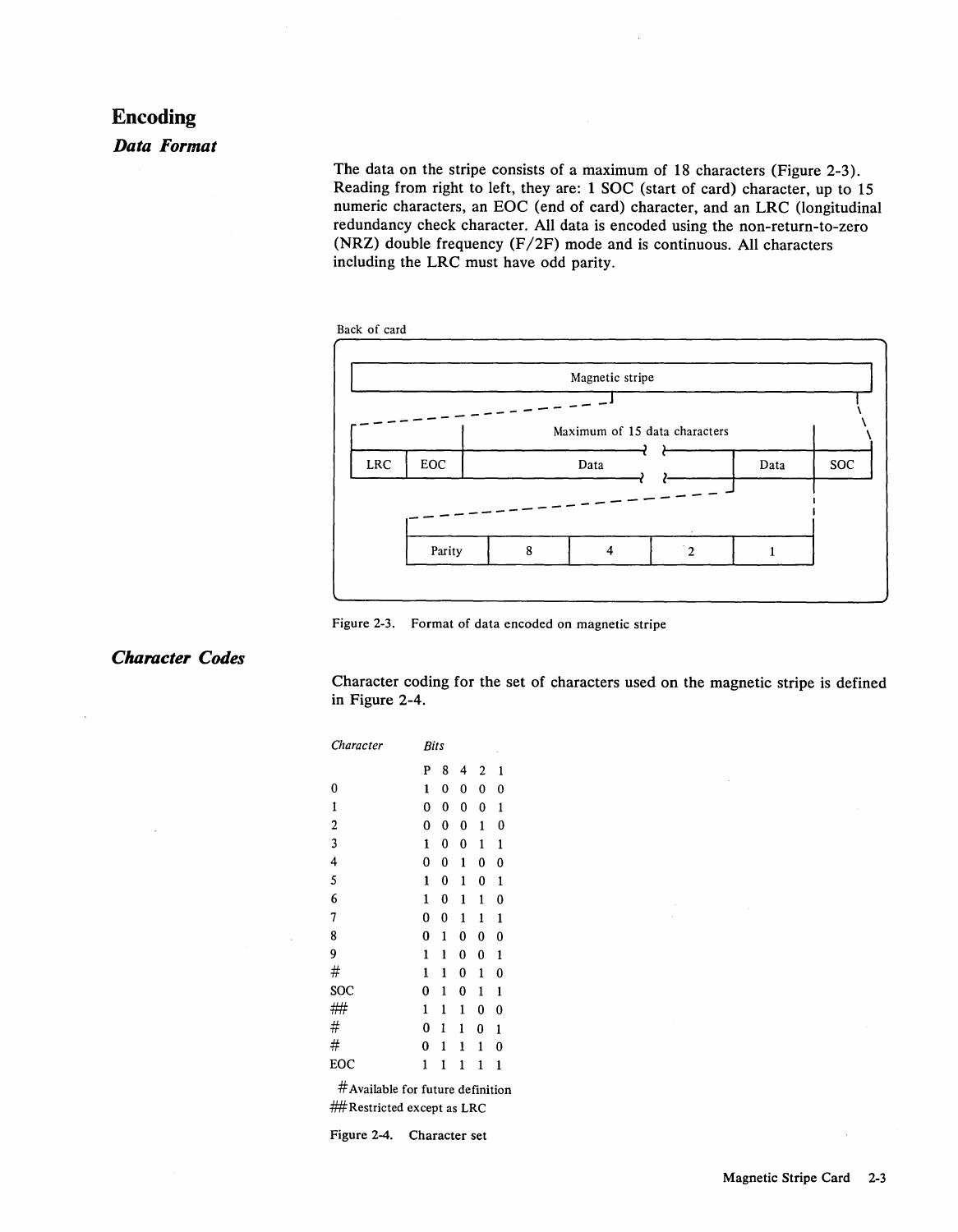# *Data Location*

|                          | length) is:                                                                                                           | Data is read on the magnetic stripe from right to left, low order bit first<br>(viewing the back of the card with the stripe at the top). The first data flux<br>transition must occur 7.44 $\pm$ 0.5 mm (0.293 $\pm$ 0.020 inch) from the right edge<br>of the card. Clock transitions must precede and follow the data transitions so<br>that the entire length of the stripe is filled. At least 10 clock pulses must<br>precede the first data bit. Arrangement of encoded data (maximum format                                             |
|--------------------------|-----------------------------------------------------------------------------------------------------------------------|-------------------------------------------------------------------------------------------------------------------------------------------------------------------------------------------------------------------------------------------------------------------------------------------------------------------------------------------------------------------------------------------------------------------------------------------------------------------------------------------------------------------------------------------------|
|                          | Magnetic Stripe Card<br><b>Information Format</b><br>SOC-mandatory<br>Data<br>EOC-mandatory<br>LRC-mandatory<br>Total | <b>Characters</b><br>$\mathbf{1}$<br>15<br>$\mathbf{1}$<br>$\mathbf{1}$<br>18                                                                                                                                                                                                                                                                                                                                                                                                                                                                   |
| <b>Encoding Accuracy</b> | clock transition to data transition.                                                                                  | The flux changes throughout the stripe must be within $\pm$ 3% of nominal<br>spacing, as measured between adjacent flux changes. The nominal density is 3<br>bits per millimeter (75 bits per inch); thus, the nominal spacing is 0.34 mm<br>$(1/75$ inch) for clock transition to clock transition or 0.17 mm $(1/150$ inch) for                                                                                                                                                                                                               |
| Readback Signal          | minutes.<br>1. Level.<br>2. Signal Pulse Width.<br>amplitude point.<br>3. Spurious Signals.                           | After being cleaned with a tissue, a card must meet the following requirements<br>when read on a properly adjusted reader. The read head angle is 0 degrees $\pm$ 20<br>The read head signal from a properly adjusted reader must be greater than<br>3.0 m V peak when the card is inserted at $10.2$ cm per second (4 ips).<br>The read signal pulse width must be $0.8 \pm 0.3$ ms wide at the 50% signal<br>Spurious signals included in the readback signal cannot be greater than 12%<br>of the signal caused by the previous flux change. |

 $\mathcal{L}^{\text{max}}_{\text{max}}$ 

 $\Delta \sim 1$ 

 $\sim$   $\sim$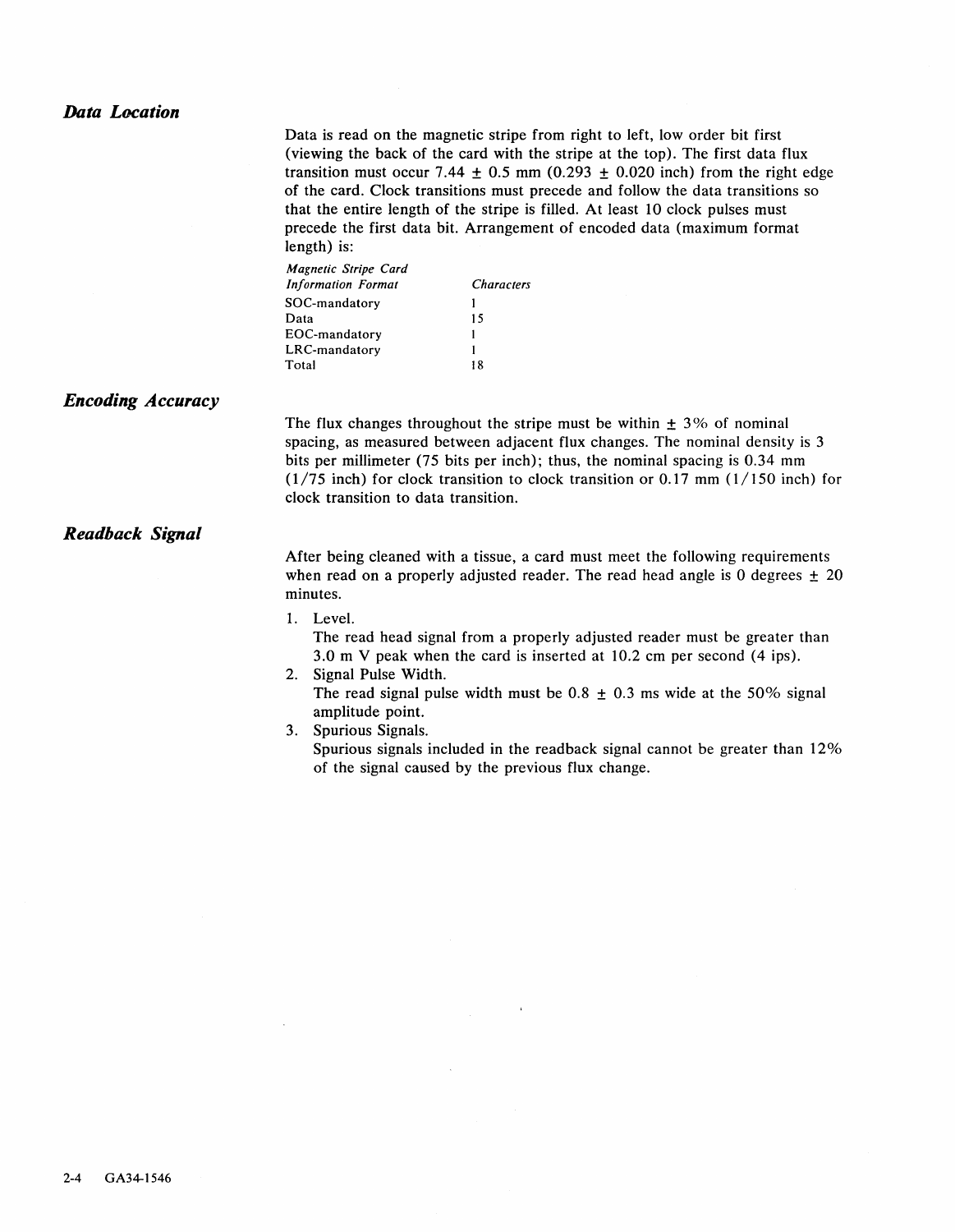## Chapter 3. Site and Set-Up Planning

Once your company has ordered the Series/ 1 and the explosion-proof card readers, you should carefully and thoroughly prepare your site for a smooth set-up of your equipment. Good site preparation requires a planner or manager to oversee all preparation tasks, detailed action plans, a detailed schedule, and a detailed overall site plan showing the location of units, wire sizes, wire labeling, conduit routing, and internal wiring of the terminal blocks (TBs).

The first step is to clearly understand your responsibilities as a planner, which are:

- Perform the planning required for your application. That is, the physical location you desire for the Series/1 and the Explosion-Proof Magnetic Card Reader(s).
- Draw a detailed .site plan showing the location of all units, all wiring and wire sizes, wire length, conduit routine and type of conduit used. Also a list and description of all customer supplied hardware (conduit, conduit fittings, wire, junction boxes, electrical hardware, etc.).
- Prepare a site preparation schedule of events. The schedule should have the responsibilities of each event clearly indicated (who does what, and when).
- Insure conformance to all of your local and municipal electrical and building codes.

CAUTION: Compliance to NFPA section 500/501 is mandatory in a hazardous environment in which flammable gases or vapors are or may be present in the air in quantities sufficient to produce explosive or ignitable mixtures.

- Provide 54 Vac power to the card readers.
- Provide 48 Vdc to the card readers.
- If wall mounts are being used, determine whether the walls can support the weight of the equipment. If not the wall must be strengthened.
- Determine if the environmental conditions of your site are within the acceptable limits as stated in this document.
- Provisions for safety considerations (safe access, safety signs, safe site construction, fire protection, and control).
- Provide general lighting for satisfactory visibility by the user.
- Spare reader(s). You should consider stocking a spare reader(s) for optimum system performance.
- Provide a service area for use by service personnel and for storage of test equipment and parts. This area must not be in the hazardous area.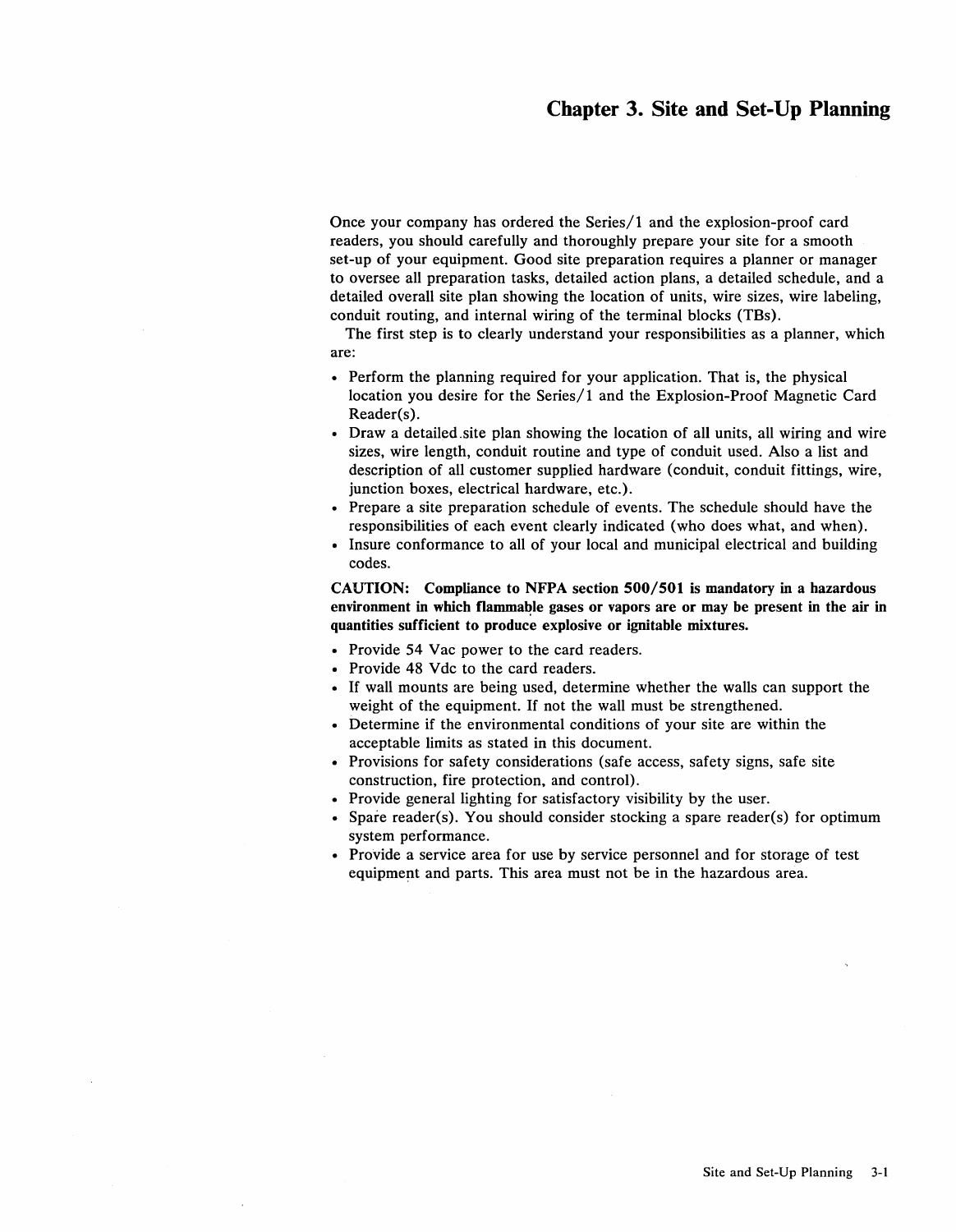### **Signal Wiring Considerations**

This section discusses the signal wiring considerations from the reader to the system interface. This wiring is installed by the customer, or by a contractor either through IBM Sensor Based Installation Services (SBIS) or working directly for the customer.

#### *Installation Practices*

Noise is a spurious and unintended signal appearing at an input or output. There is always some noise present in any electronic device or circuit. Only when the noise reaches the threshold of energy level that could cause a circuit malfunction does it actually cause a problem.

The following guidelines represent good installation practices and will contribute to preventing noise from entering the system.

- 1. Signal Transmission Consideration
	- a. Select the best instrument signal cable available
	- b. Lines carrying signals that differ from each other in average signal voltage level by more than 50%, should not be grouped in the same body shielded cable.
	- c. Where practical, keep cables well separated from each other, especially power from signal cables and cables with widely differing signal characteristics.
	- d. The "break-out" at the ends of signal cables must be kept as short as possible.
	- e. Unused wires must be grounded.
- 2. Grounding Considerations
	- a. Establish and follow a consistent grounding practice throughout the system.
	- b. Building framework, conduits, sprinkler system pipe, etc. are not suitable for de signal or ground returns.
	- c. Ground busses for de and ac grounds should have only one common point within the system.
- 3. Power Sources for non-IBM Equipment
	- a. System components and power supplies should be selected to minimize the number of noise sources.
	- b. Include adequate filtering on' outputs of de (rectified ac) power supplies.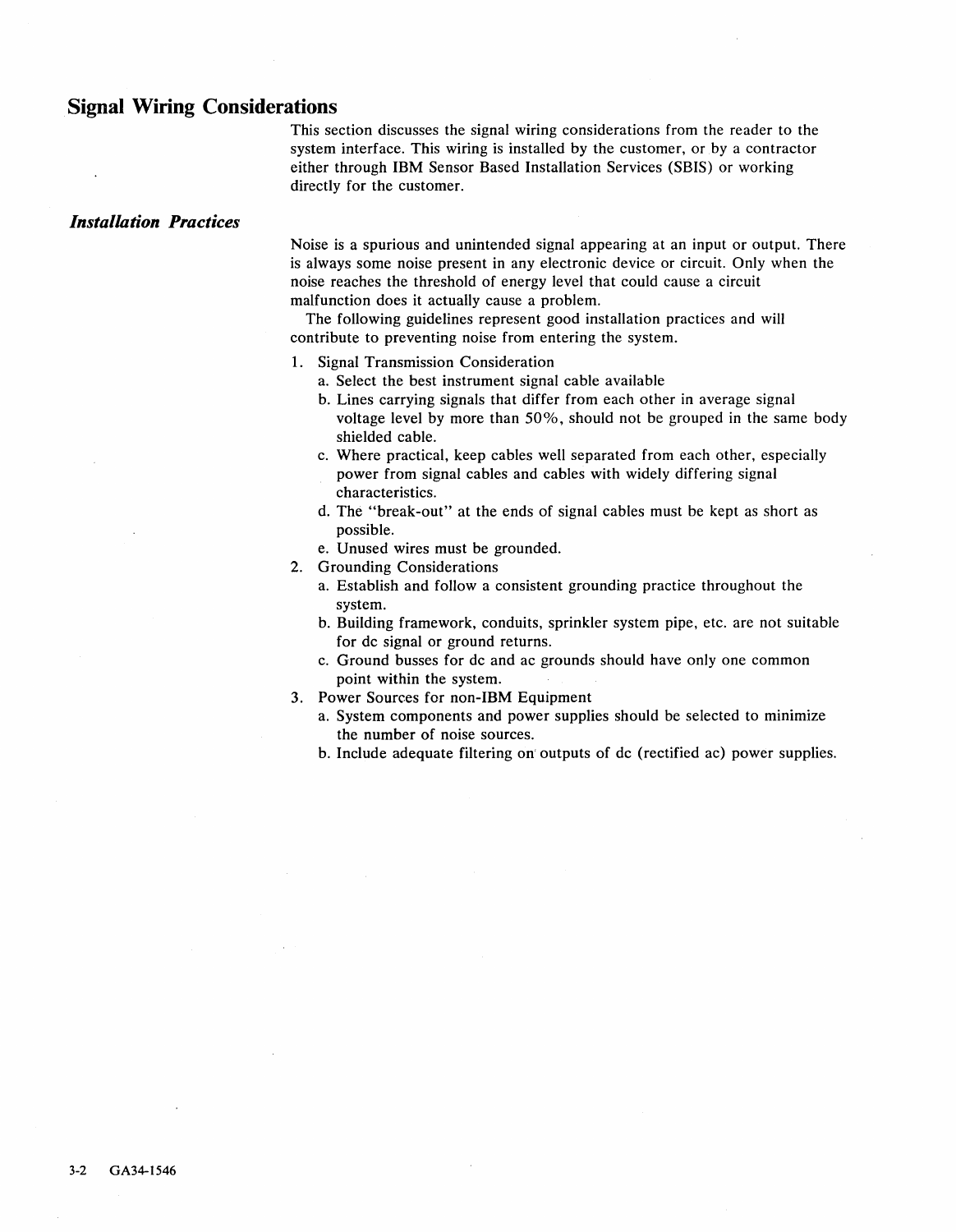#### 4. Cable Routing

Caution must be exercised in locating cables near equipment which may cause electrical interference (noise). Examples of electrical and electromagnetic noise sources are:

a. Flourescent fixture and neon fixture.

- b. Power distribution, including wiring, transformers, generators, and alternators.
- c. Motors that drive machinery such as air conditioners, elevators, escalators, large blowers, and machine tools.
- d. Radio and television transmitters and television receivers.
- e. Signal generators, intercommunication systems, and security signal systems.
- f. Arc welders, electro-discharge machinery equipment, and related equipment.
- g. Radar transmitting equipment.
- h. R.F. induction heaters.
- i. Ultrasonic cleaning equipment.
- k. Electromagnetic equipment, such as degaussers, magnetic chucks, etc.
- 1. Control equipment (relays, contactors) for machinery and other switching devices that carry or switch relatively large currents.

Interference between signal cable and typical sources of electrical interference will be more likely to exist with long parallel runs. Good rules to follow are to keep all cabling at least 0.3 m (1 ft.) away from any power line or other ac source voltage.

The signal cable length from the reader(s) to the system should always be minimized to reduce the signal degeneration due to all external effects. System location to minimize signal cable length should be considered in the initial planning. Multiple signal cables should follow the same route from the reader(s) to the system. Excess connected signal cable length should not be coiled up but should be stored in a "snake" effect. Raising external cables above floor level can have a drastic effect on the electrostatic rejection level. Their proximity to the floor has somewhat the same effect as a transient plate, in that this provides a "sink" for the high-frequency noise pulses. All signal wiring must comply with local, state and federal electrical codes.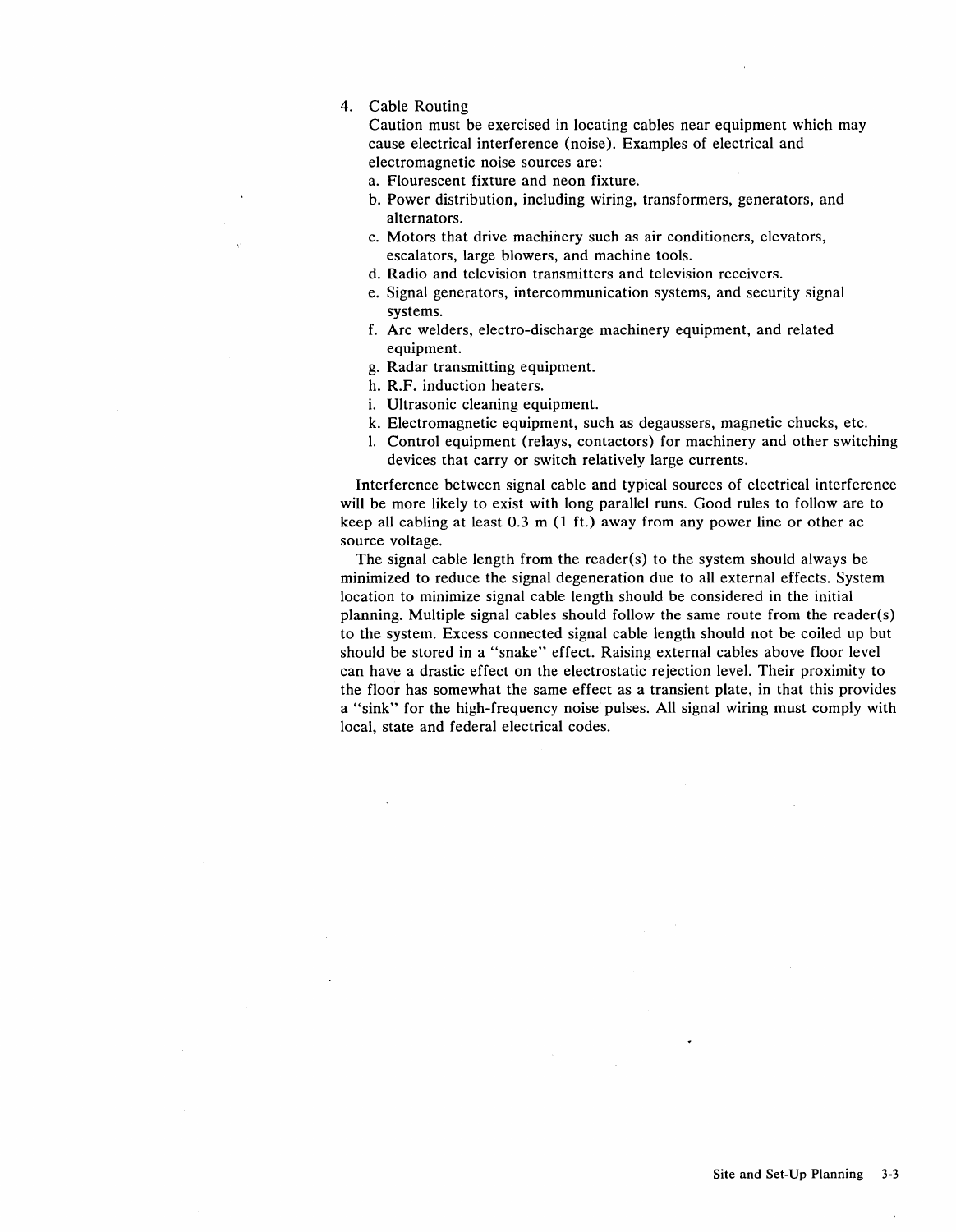Filtering is used on digital circuits to prevent noise on signal transmission lines from being interpreted at a digital input point as data. Also, filters are required when a digital input point is used to sense contact closures to prevent the mechanical bounce of the contact from being interpreted at the input as data. Filters on single-ended input circuits will not reduce common mode noise.

Simple single section resistance-capacitance (RC) filters as shown in Figure 3-1 are usually adequate to eliminate the noise content imposed on high speed logic signals. Since the RC filter reduces the bandwidth of the signal it reduces the noise but increases the rise time and fall time of the digital data pulse as shown in Figure 3-2. Depending upon the series impedance of the filter and the input impedance of the digital input circuit, the positive level of the input signal (V2 in Figures 3-1 and 3-2) may be reduced due to voltage drop across the series impedance of the filter. Voltage V3 at the filter output must still be within the detectable up level as specified for the system digital input.

The RC filter will introduce a delay in the time at which the input signal reaches a detectable change of state. If V4 in Figure 3-2 is the detectable up level then the filter has introduced a delay from to to t1 in the time it takes the change of state to be detected. This delay is a function of the filter bandwidth and the peak amplitude of the signal at the input to the filter. Variation in the input signal amplitude can cause major variations in the delay.



Input frequency (log scale) single section RC filter response curve

Figure 3-1. Single RC Filter and Response Characteristics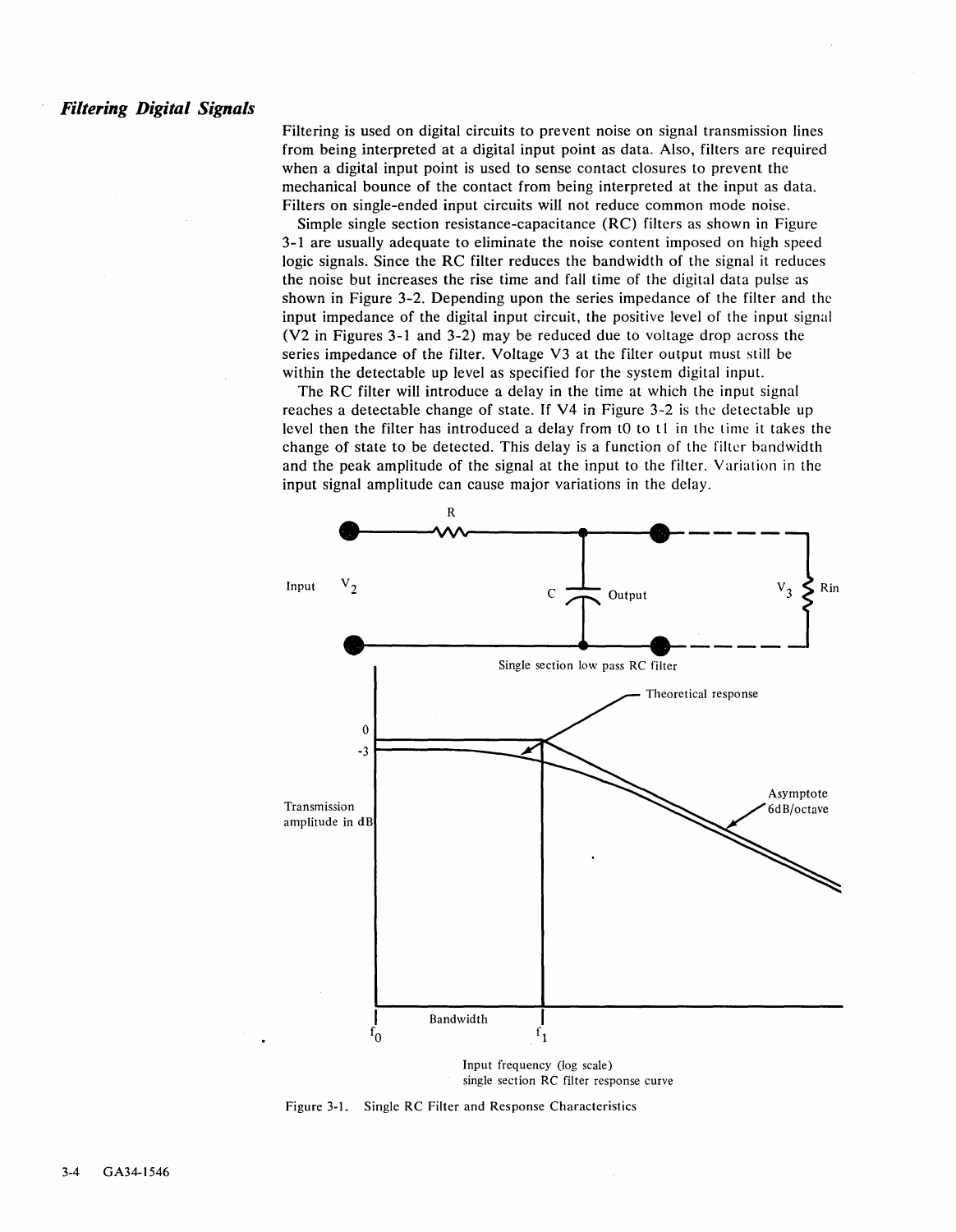

Figure 3-2. Effect of Filter on Pulse Waveshape

#### *Isolation Techniques*

There are two basic circuit conditions where it is desirable or necessary to electrically isolate the signal source from the Series/ 1 input. The first condition is where the signal source is at an elevated common mode voltage. The second condition is where it is necessary to isolate the source ground from a single-ended Series/1 input. Optocouplers can accomplish either of these functions.

#### **Optocouplers (Photoisolators)**

An optical coupler (optocoupler) typically consists of an infrared emitting diode and a photodetector that are coupled only by the light path. These devices are particularly attractive for use with digital signal sources. The device linearity limits their usage for analog circuits. The devices are sturdy and reliable, resistant to shock and vibration, and have very good temperature coefficients. They have no inductive loading or coupling, create no EMI, and have no mechanical contacts to fail. Many types of physical packages are available for optocouplers, including dual-in-line packages, cable-in-line packages, printed circuit, and screw mount packages.

Optocouplers provide an effective and inexpensive method of isolating the source ground from the system ground when using any of the Series/ 1 nonisolated input features. Since optocouplers have a limited bandwidth, the upper limit ranging from de to 2.5 KHz (some units may operate at up to 5 MHz), they can perform a useful filtering function. The current transfer ratio of an optocoupler is typically  $50\% - 100\%$ . Some optocouplers contain output circuits capable of enough current to directly drive a relay without an intermediate amplifier.

#### *Switching Loads That Store Energy*

The Series/1 DO features are specified driving a resistive load. Often stored energy devices are driven by these features. This usually takes the form of a capacitance in parallel, or an inductor in series, with the DO drivers. The cables which carry the signals to a purely resistive load unavoidably add such components. The normal consequence of these loads is an initial surge of current from the capacitive load and a high reverse voltage from the inductive load. The Series/1 DO drivers can withstand a brief (1 usec) current overload (200%) and a small  $\langle$  <5V) inverse voltage for a short (1 usec) period. This is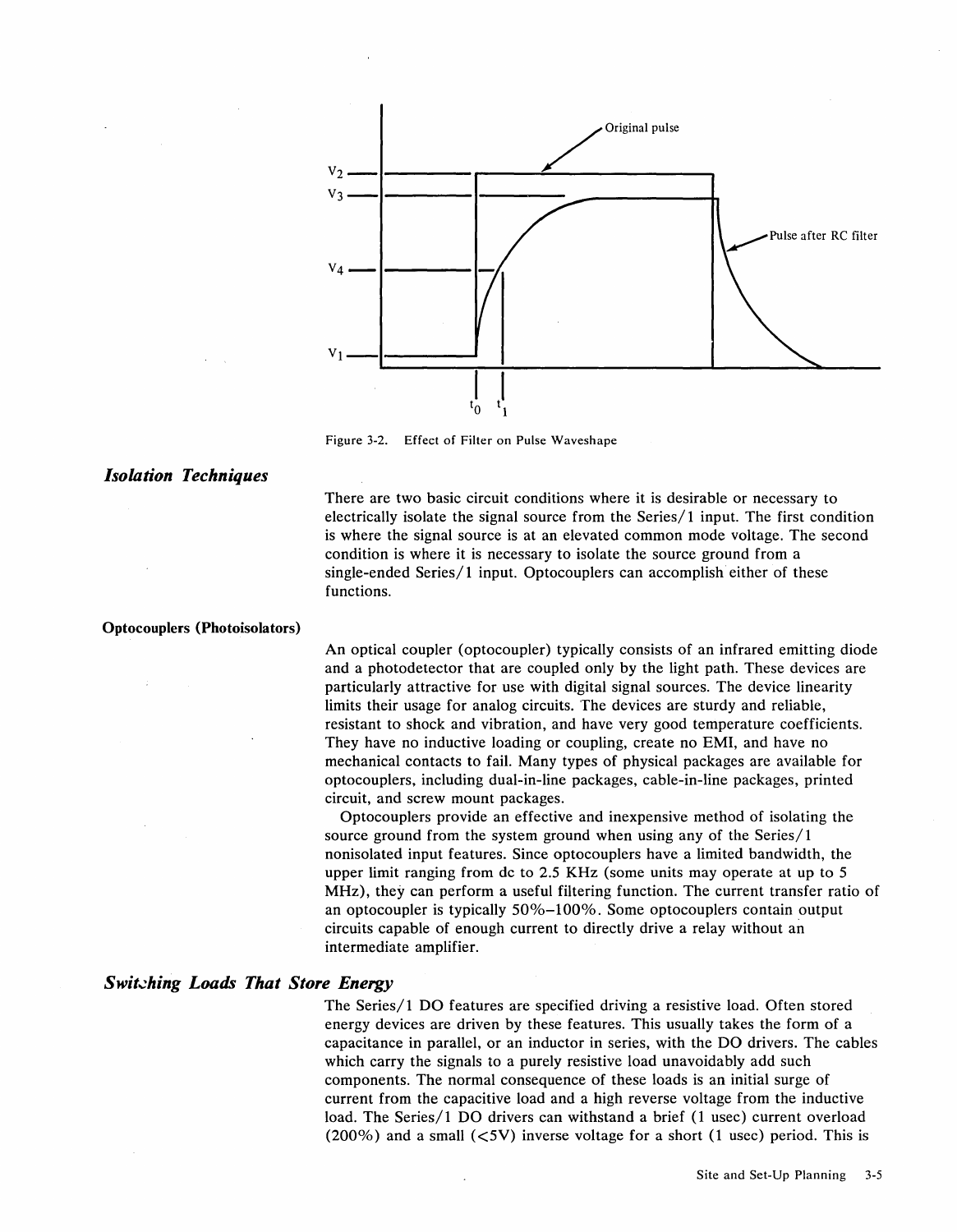enough to interface with the expected cable characteristics but any significant stored energy devices must limit the power dissipated in the drivers to the specified amounts. See Figures 3-3, 3-4 and 3-5 for Signal Conditioning.



Figure 3-3. Limited Distance, Read Signal Conditioning (I mile or less)



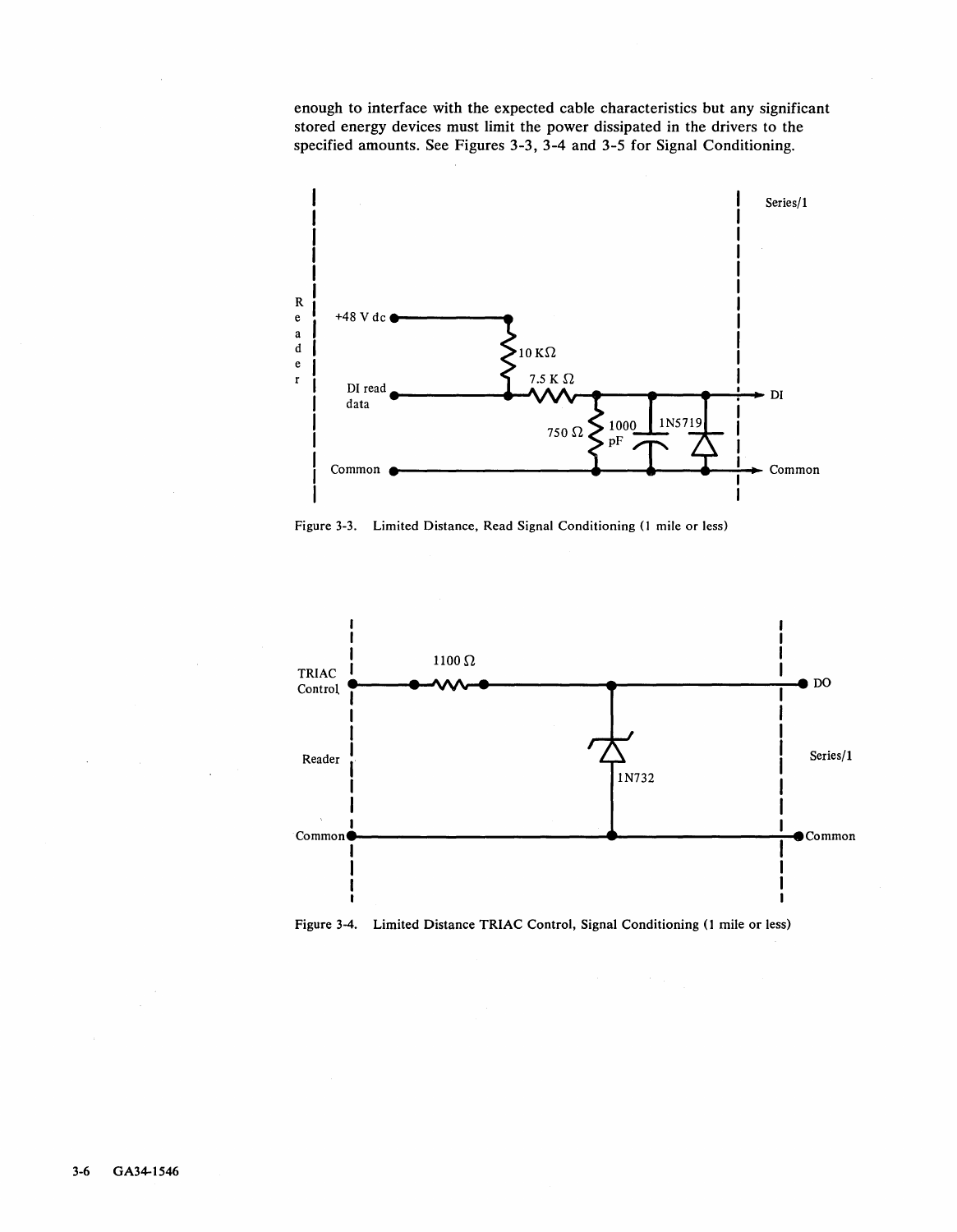

Figure 3-5. Long Distance, Typical Badge Reader Interlace Circuit (5 miles or less)

# Explosion-Proof Magnetic Card Reader

The IBM Explosion-Proof Magnetic Card Reader, reads and transmits, the data encoded on the magnetic stripe of the card. For examples of reader setups, conduit and fittings and mounting diagrams see Figures 3-6, 3-7 and 3-8. See Figure 3-9 for card reader specifications.

CAUTION: It is very important that you inform the party responsible for actually performing the physical set-up of the card reader, to exercise *extreme* care in handling the card reader casting. Any scratch or mar on the machined surfaces will invalidate the UL listing and IBMs warranty. If the machined surface is scratched or marred in any way, replace the casting.

The set-up of this card reader must adhere to the NFPA codes 500/501 in all respects, throughout the hazardous area.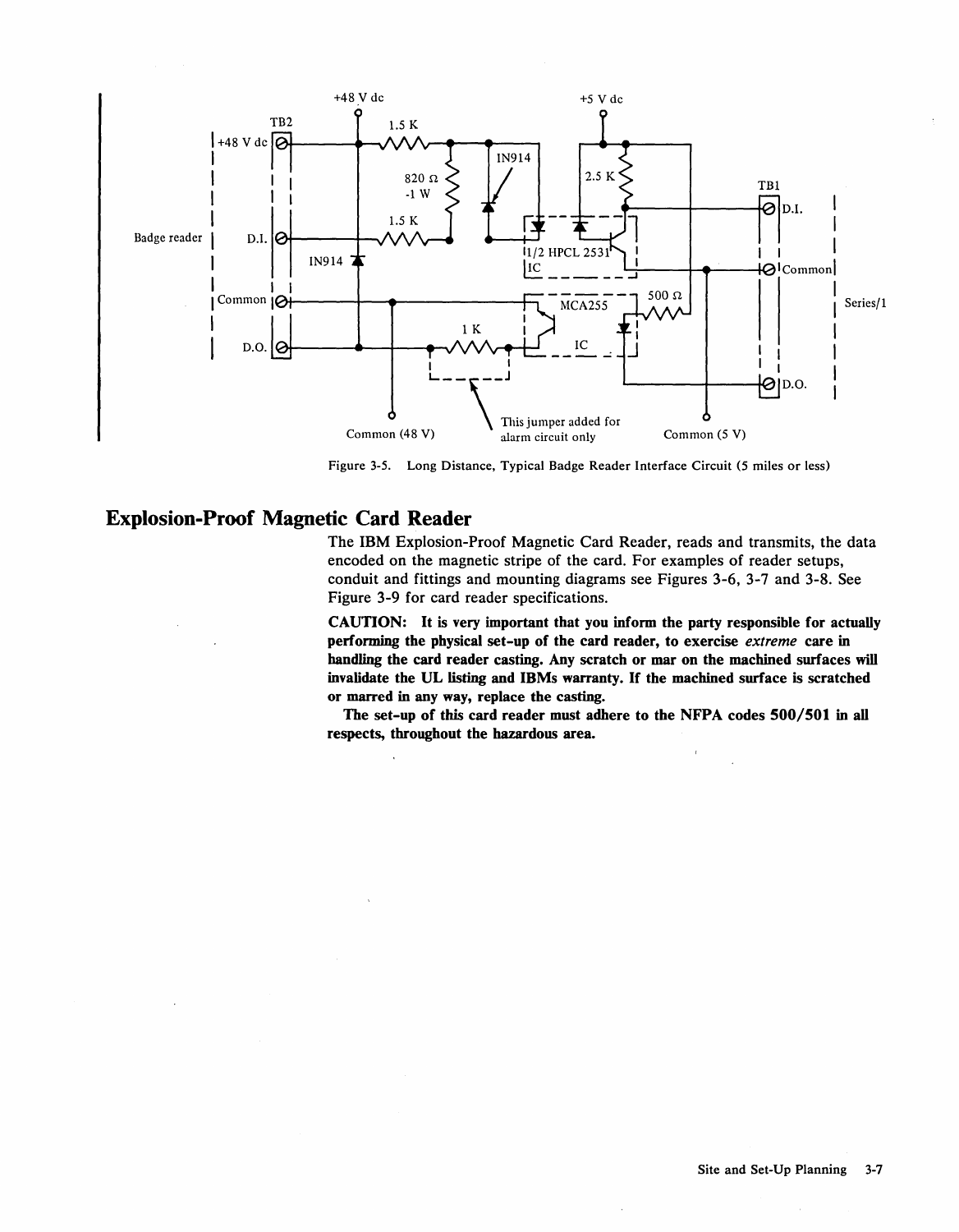

ı

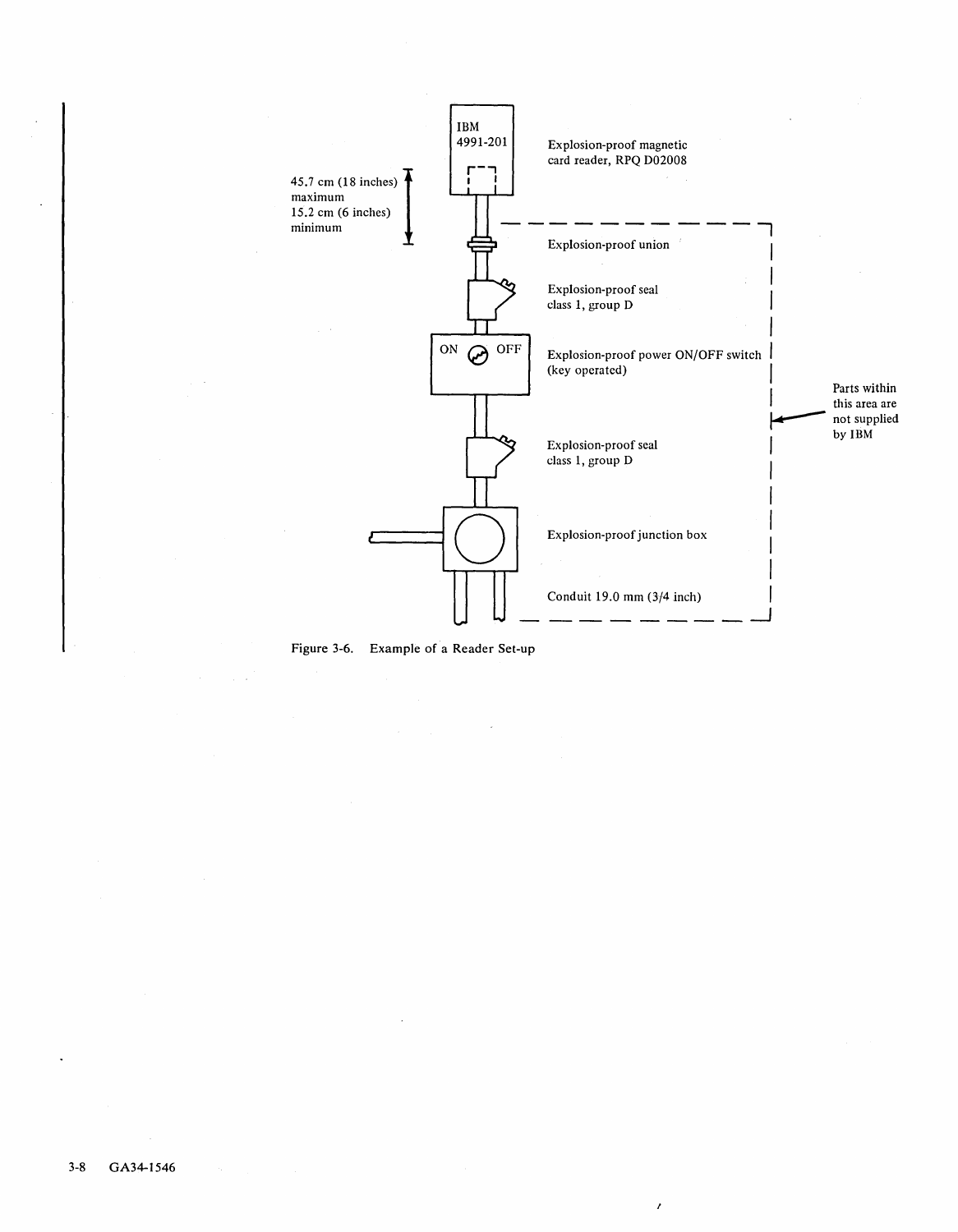

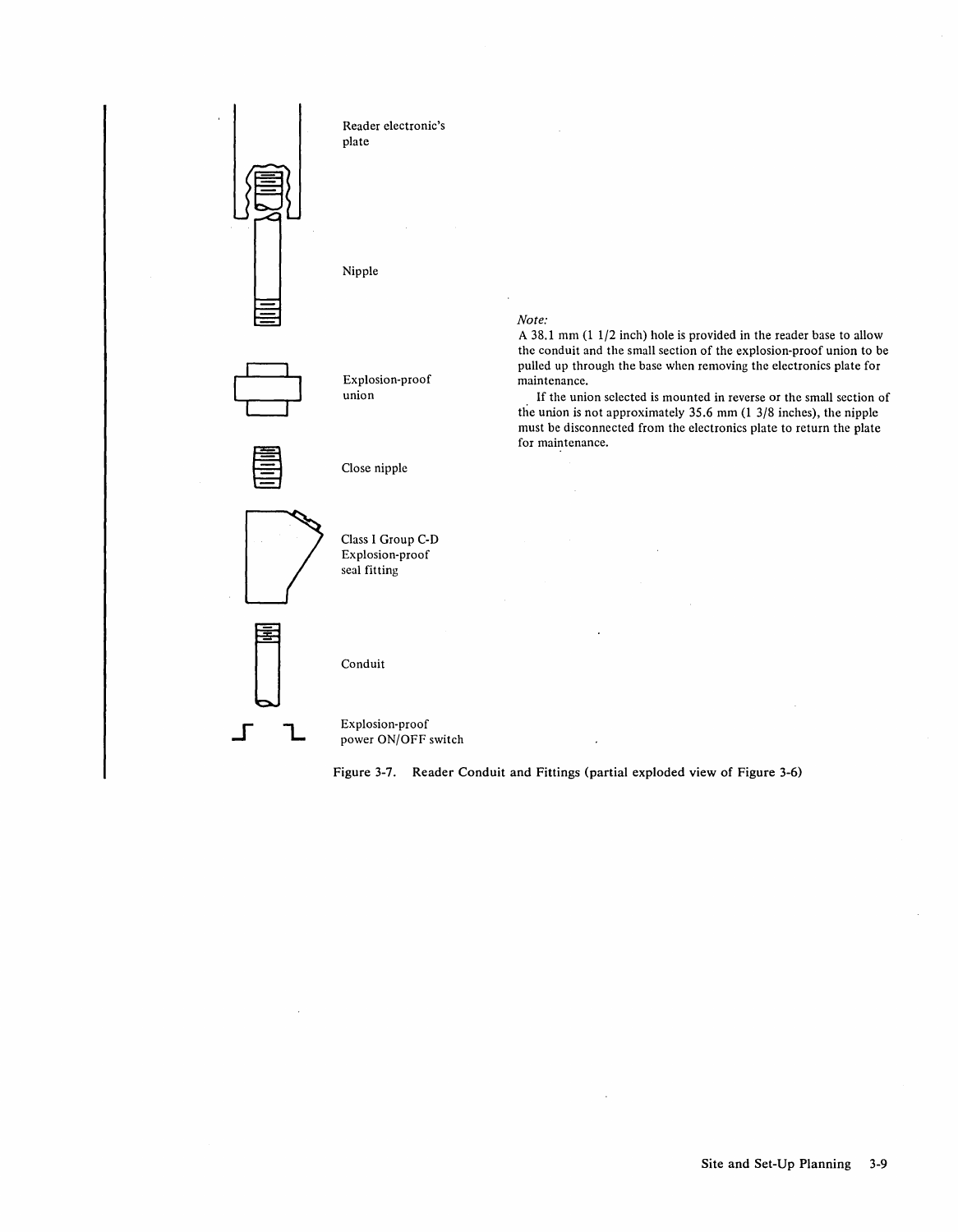

Figure 3-8. Card Reader Mounting Hole Diagram

 $\hat{\mathcal{A}}$ 

l,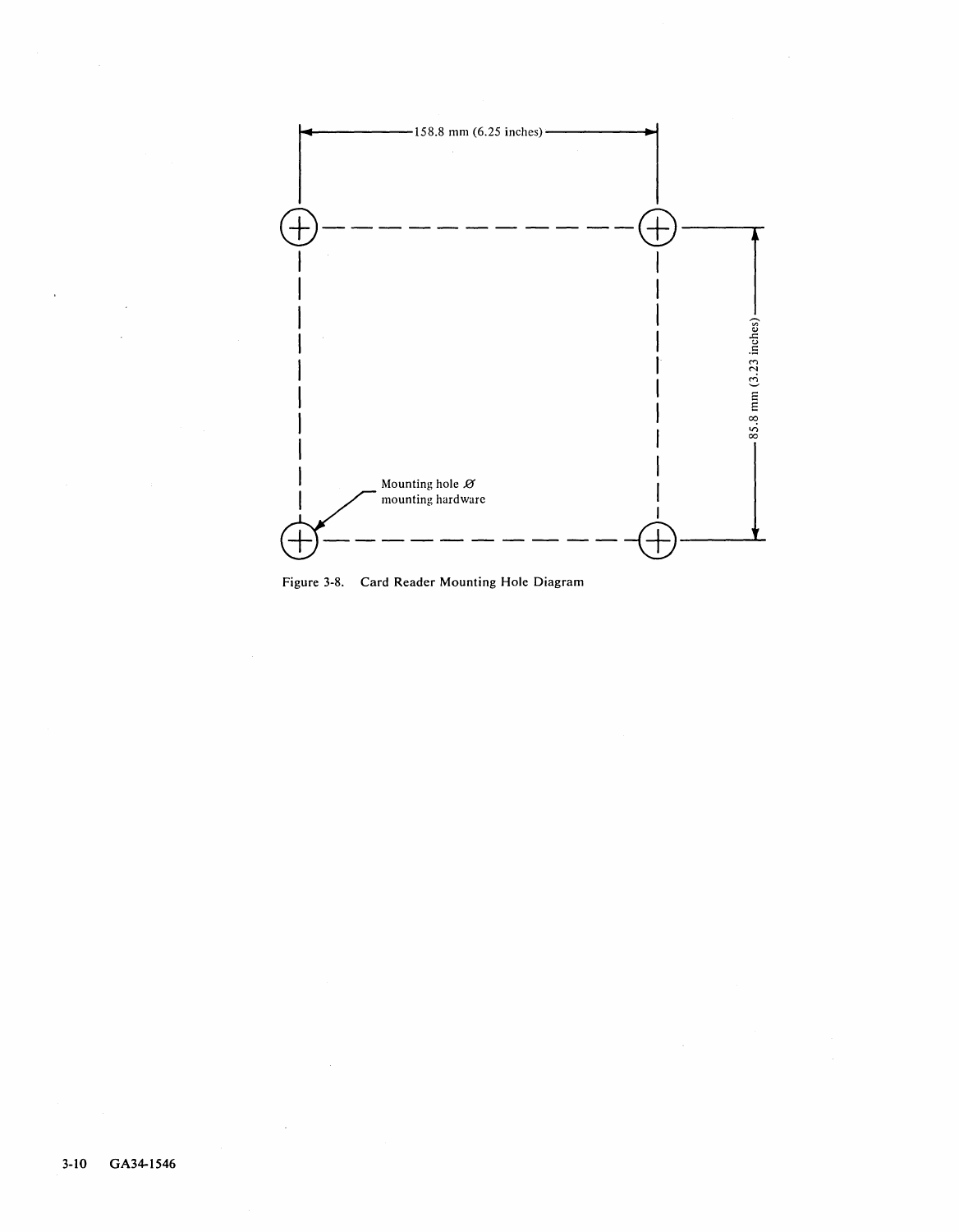# *Specifications*

**Dimensions** 

 $\mathbf{I}$ 

| Width  | 22.9 cm (8.88 inches) |
|--------|-----------------------|
| Height | 19.7 cm (7.75 inches) |
| Length | 30.5 cm (12.0 inches) |
| Weight | 11.4 kg (25.0 pounds) |





 $\mathcal{A}$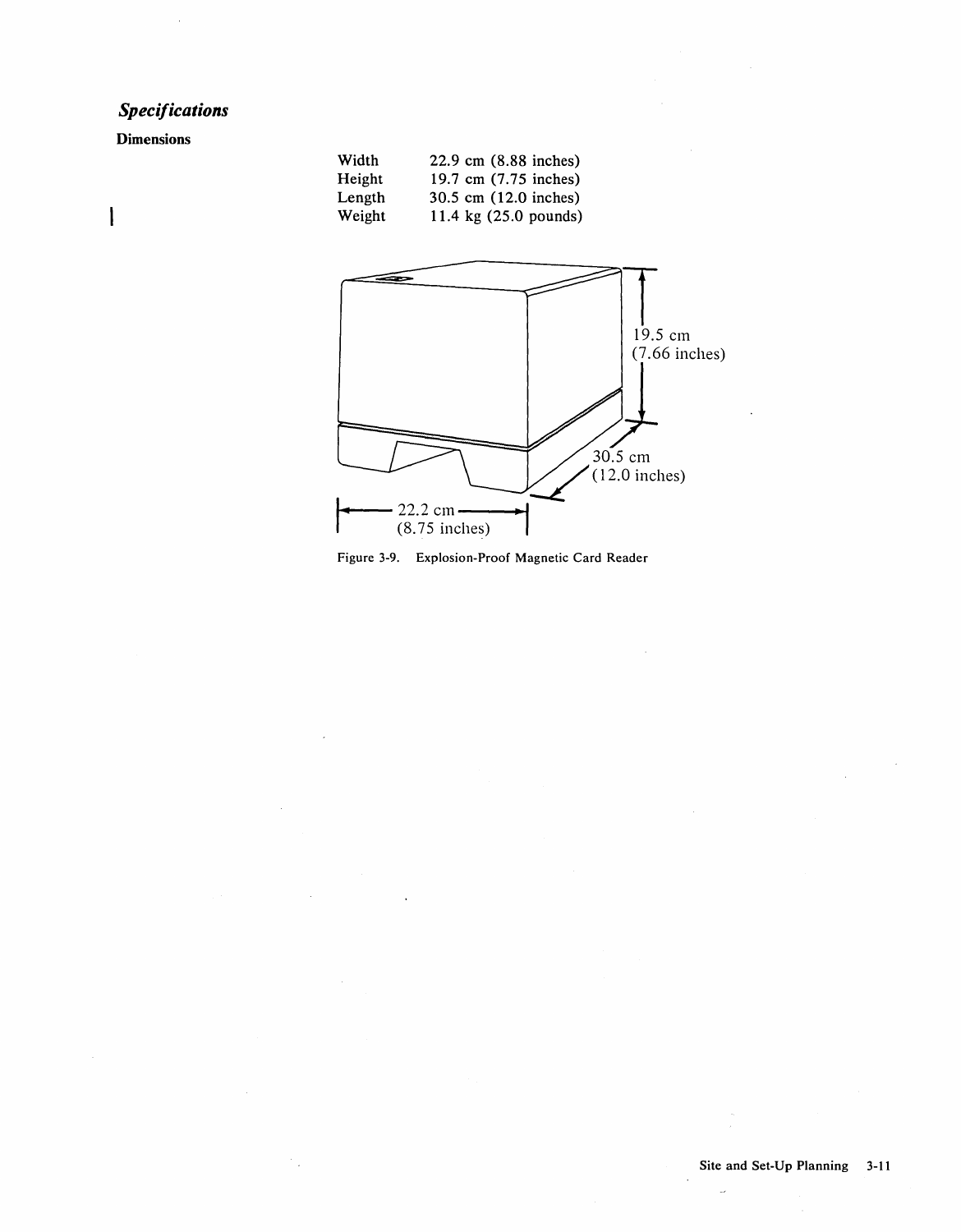#### *Electrical Requirements*

The following are the electrical requirements for the reader:

| Reader Input Voltage             | $+48$ Vdc $\pm 10\%$ | $0.5$ ampere (max) |
|----------------------------------|----------------------|--------------------|
| <b>Heating Element</b>           | 54 Vac $\pm 10\%$    | $1.0$ ampere (max) |
| Switching Device (triac) Maximum | 27 Vac               | 1.0 ampere         |
| Switching Device (triac) Minimum | 5 Vac                | 0.1 ampere         |

The heaters are rated at 20 W 28 Vac @ 1 A. They are connected in series. See Figure 3-10 for card reader wiring.



Figure 3-10. Wiring of Card Reader

Signal Cable Specifications

The card reader signal cabling is #24 AWG, 4 conductors, shielded, jacketed, UL listed, with an outside diameter of 3.2 mm (.125 inch) minimum, 6.4 mm (.25 inch) maximum.

This cable shall be contained in a 19.0 mm (.75 inch) diameter conduit. The maximum wire length is determined by proper signal conditioning and termination. The shield is "floated" at the reader and connected to ground at the using system.

CAUTION: The conduit from the reader to the junction box and the junction box itself, must adhere to the NFPA codes 500/501 in all respects.

Recommended line characteristics are not to exceed:

| Series resistance    | 90 Ohms per 1.61 km (mile)  |
|----------------------|-----------------------------|
| Line inductance      | 1.0 mH per $1.61$ km (mile) |
| Line capacitance     | $0.1$ uf per 1.61 km (mile) |
| Line to line leakage | 112 K Ohms resistance       |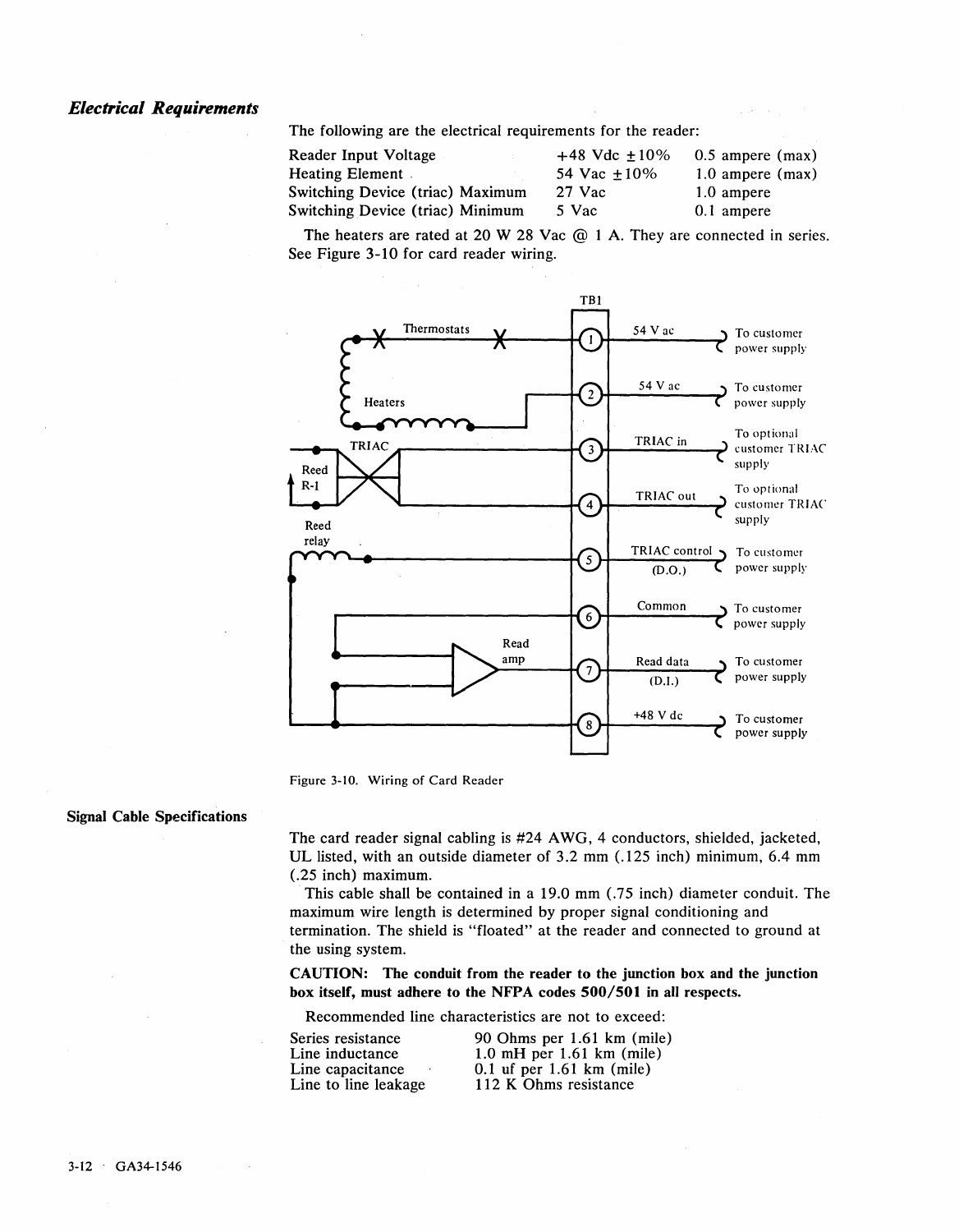#### Card Reader Power Cabling Specification

The customer provided power cabling to the card reader is for the internal heaters. If the optional ac switching device (Triac) is to be used, two additional wires are required (see Figure 3-11 for example of Triac application).

The card reader power cable is #18 (minimum) AWG, stranded, 2 or 4 wire conductor, UL listed. This cable may be contained in the same conduit as the signal cable mentioned above.

Triac

Figure 3-11 is an example of a Triac application.



Figure 3-11. Example of Triac Application

Relative Humidity 5% to 100%

Conduit Specifications

The conduit and fittings from the junction box to the card reader are 19.0 mm (.75 inch) and must adhere to NFPA codes 500/501 in all respects.

#### *Environmental Requirements*

Normal operation is expected to be in a class 1, group D environment, including outdoor exposures such as rain, sleet, and snow.

Operating ranges are:

| Temperature              | $-34.1^{\circ}$ to $51.2^{\circ}$ C ( $-30^{\circ}$ to $125^{\circ}$ F)                     |
|--------------------------|---------------------------------------------------------------------------------------------|
| Wet Bulb                 | $29.4^{\circ}$ C (85 $^{\circ}$ F)                                                          |
| Relative Humidity        | 5% to 100%                                                                                  |
| Altitude                 | 0 to 2135 m (0 to 7000 feet) $\pm 2.6\%$                                                    |
|                          | Install Environment $-56.1^{\circ}$ to $59.4^{\circ}$ C ( $-70^{\circ}$ to $140^{\circ}$ F) |
| Nonoperating ranges are: |                                                                                             |
| Temperature              | $-56^{\circ}$ to $68^{\circ}$ C ( $-70^{\circ}$ to 155°F)                                   |
| Wet Bulb                 | 1.0° to 29.4°C (30° to 85°F)                                                                |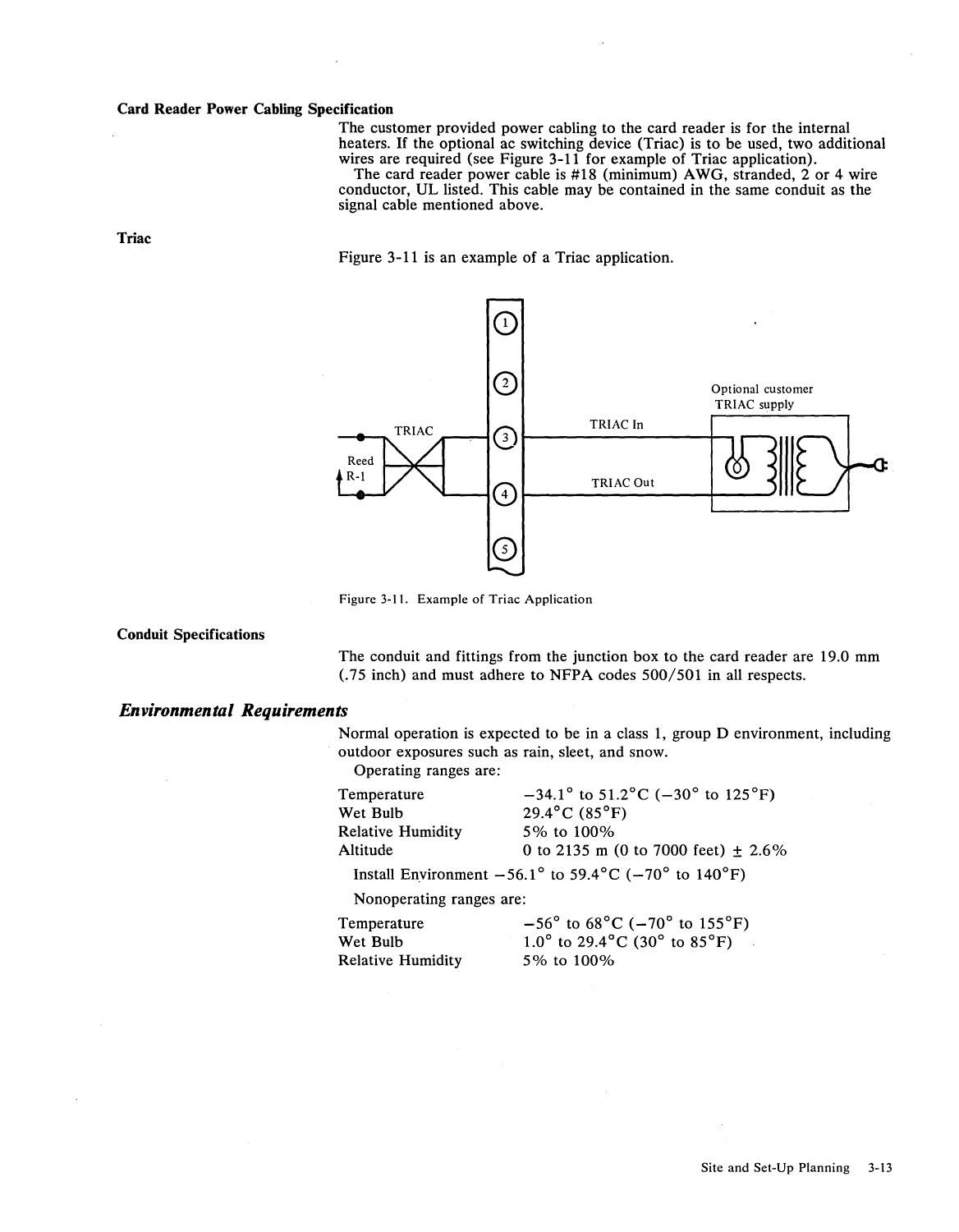#### *Special Materials Required*

*Note.* The set-up of the Explosion-Proof Magnetic Card Reader and associated materials must conform to the NFPA codes for class 1, group D, division 1, hazardous location.

The following materials are required and are not supplied by IBM:

| Conduit                  | $3/4$ inch rigid type heavy conduit.               |
|--------------------------|----------------------------------------------------|
| <b>Sealing Units</b>     | Explosion-proof vertical sealing unit 3/4 inch.    |
| <b>Sealing Compound</b>  | Explosion-proof sealing compound type "SC."        |
| Rope Packing Fiber       | "PF" rope type packing fiber.                      |
| <b>Thread Lubricants</b> | Temperature $-40$ to $+500$ F.                     |
| Unions                   | $3/4$ inch explosion-proof unions.                 |
| Power ON/OFF Switch      | Key operated DP/DT explosion-proof.                |
| <b>Junction Box</b>      | Explosion-proof.                                   |
| <b>Mounting Hardware</b> | Four $3/8$ inch x 'N' bolts. 'N' equals the length |
|                          | required for the specific set-up.                  |

*Note.* IBM recommends using 22 AWG 4 wire shielded and jacketed cable for signal wiring between the reader and using system. The shield must be connected at the using systems termination point and taped back at the reader.

 $\sim$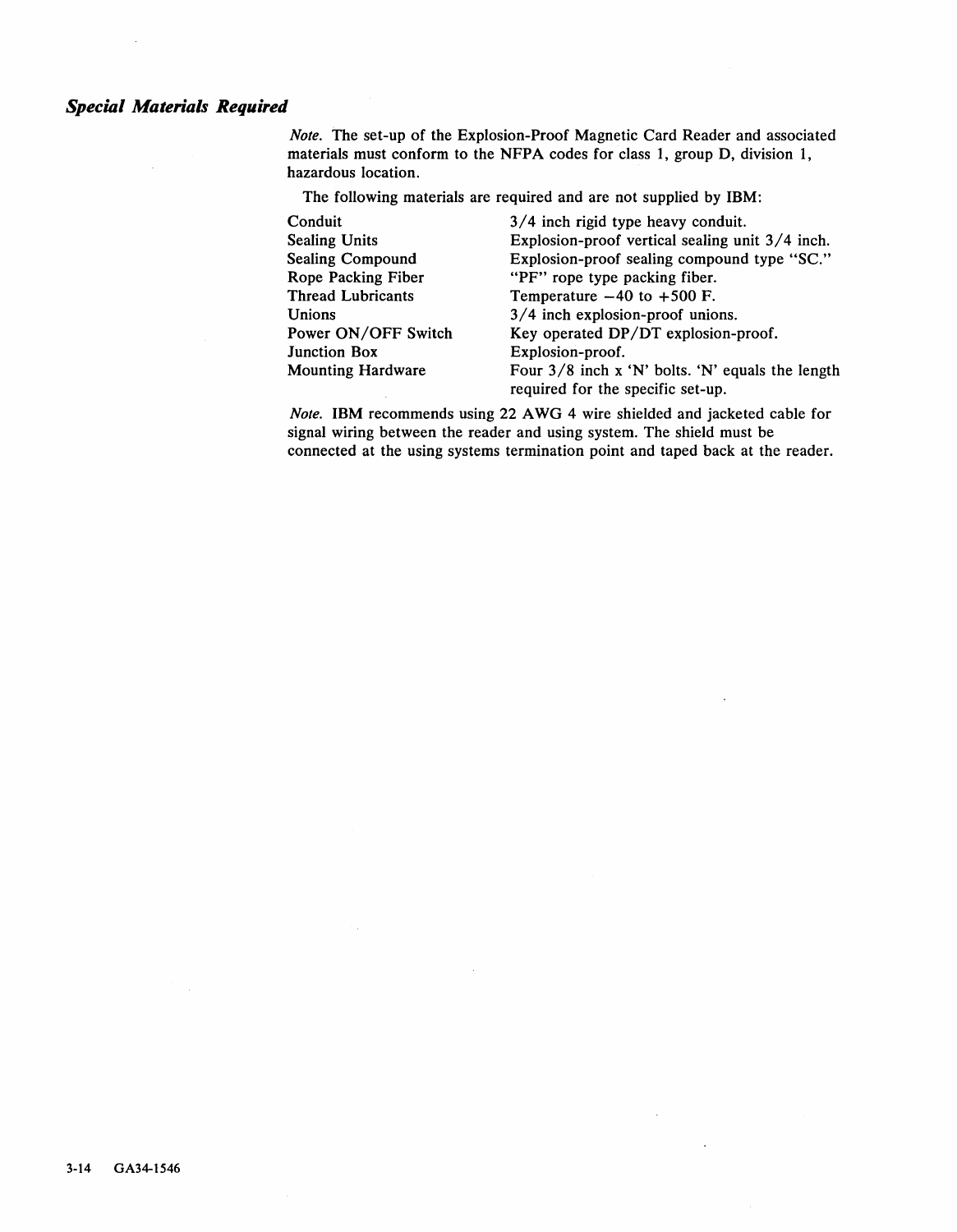### **READER'S COMMENT FORM**

IBM Series/1 4991-201 Explosion-Proof Magnetic Card Reader, RPQ 002008: General Information Manual

Your comments assist us in improving the usefulness of our publications; they are an important part of the input used in preparing updates to the publications. I BM may use and distribute any of the information you supply in any way it believes appropriate without incurring any obligation whatever. You may, of course, continue to use the information you supply.

Please do not use this form for technical questions about the system or for requests for additional publications; this only delays the response. Instead, direct your inquiries or requests to your IBM representative or the IBM branch office serving your locality.

Corrections or clarifications needed:

Page Comment

Cut or Fold Along Line

 $\mathbf{I}$ 

.

 $\mathbf{1}$ 

ı

ł

Please indicate your name and address in the space below if you wish a reply.

Thank you for your cooperation. No postage stamp necessary if mailed in the U.S.A. (Elsewhere, an IBM office or representative will be happy to forward your comments.)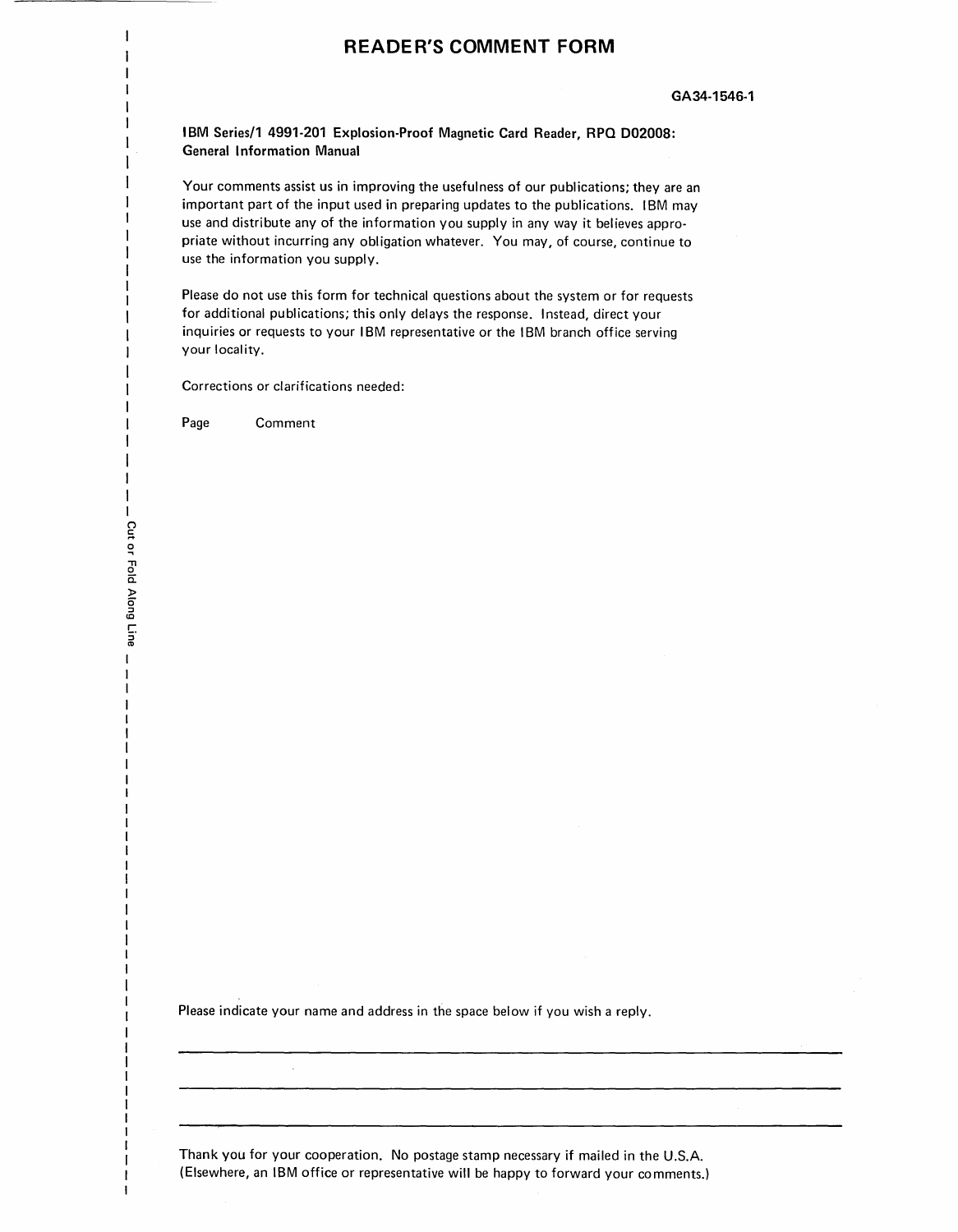Fold Fold ----- --- ---- ------------------- Cut Along Line

 $\mathbf{I}$ 

 $\overline{1}$ 

First Class Permit 40 Armonk New York

Fold

## **Business Reply Mail**  No postage stamp necessary if mailed in the U.S.A.

**111111** 

**IBM Corporation** Systems Publications, Dept 27T P.O. Box 1328 Boca Raton, Florida 33432

Fold

International Business Machines Corporation General Systems Division 4111 Northside Parkway N.W. P.O. Box 2150, Atlanta, Georgia 30301 (U.S.A. only)

General Business Group/International 44 South Broadway White Plains, New York 10601 (International)

GA34-1546-1 Printed in U.S.A.